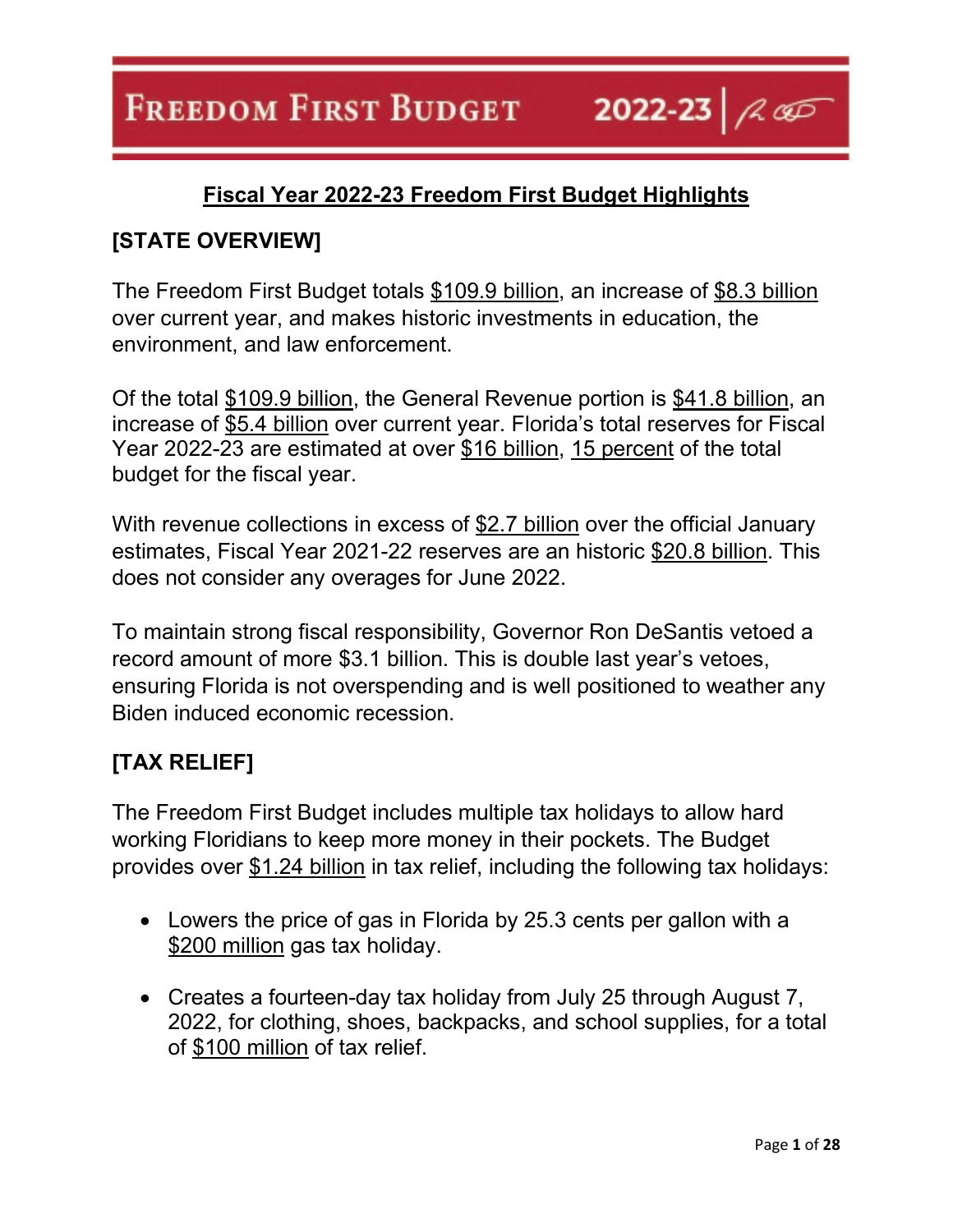2022-23  $\sim$ 

# **Fiscal Year 2022-23 Freedom First Budget Highlights**

- Removes the sales tax on diapers and baby clothes for the 2022-23 fiscal year, for a total of \$120 million of tax relief.
- Creates a three-month tax holiday on children's books, currently running through August 14, to save Florida families \$3.3 million.
- Creates a tax holiday for disaster preparedness from May 28 through June 10, 2022, for supplies such as flashlights, radios, tarps, batteries, and fire extinguishers, for a total of \$25.6 million of tax relief.
- Creates a tax holiday for tools and other home improvement items from September 3 through September 9, 2022, for a total of \$12.4 million of tax relief.
- Removes the sales tax on impact resistant windows, doors, and garage doors for two years, providing \$443 million of tax relief over two years.
- Creates a 7-day tax holiday for "Freedom Week," which will run from July 1 through July 7, 2022, for boating and water activity supplies and camping, fishing, outdoor and sporting equipment to help families afford a fun summer. This will save Florida families \$70.6 million.
- Removes the sales tax on Energy Star Appliances for one year, from July 1, 2022 through June 30, 2023, saving Floridians \$78.5 million.

# **[EDUCATION]**

Florida continues to prove it leads the nation in empowering students and parents by providing opportunities for success beginning in early grades and continuing through higher education. Governor DeSantis has shown his ongoing support for our teachers and schools to ensure they have the tools necessary to provide high quality educational choices for all students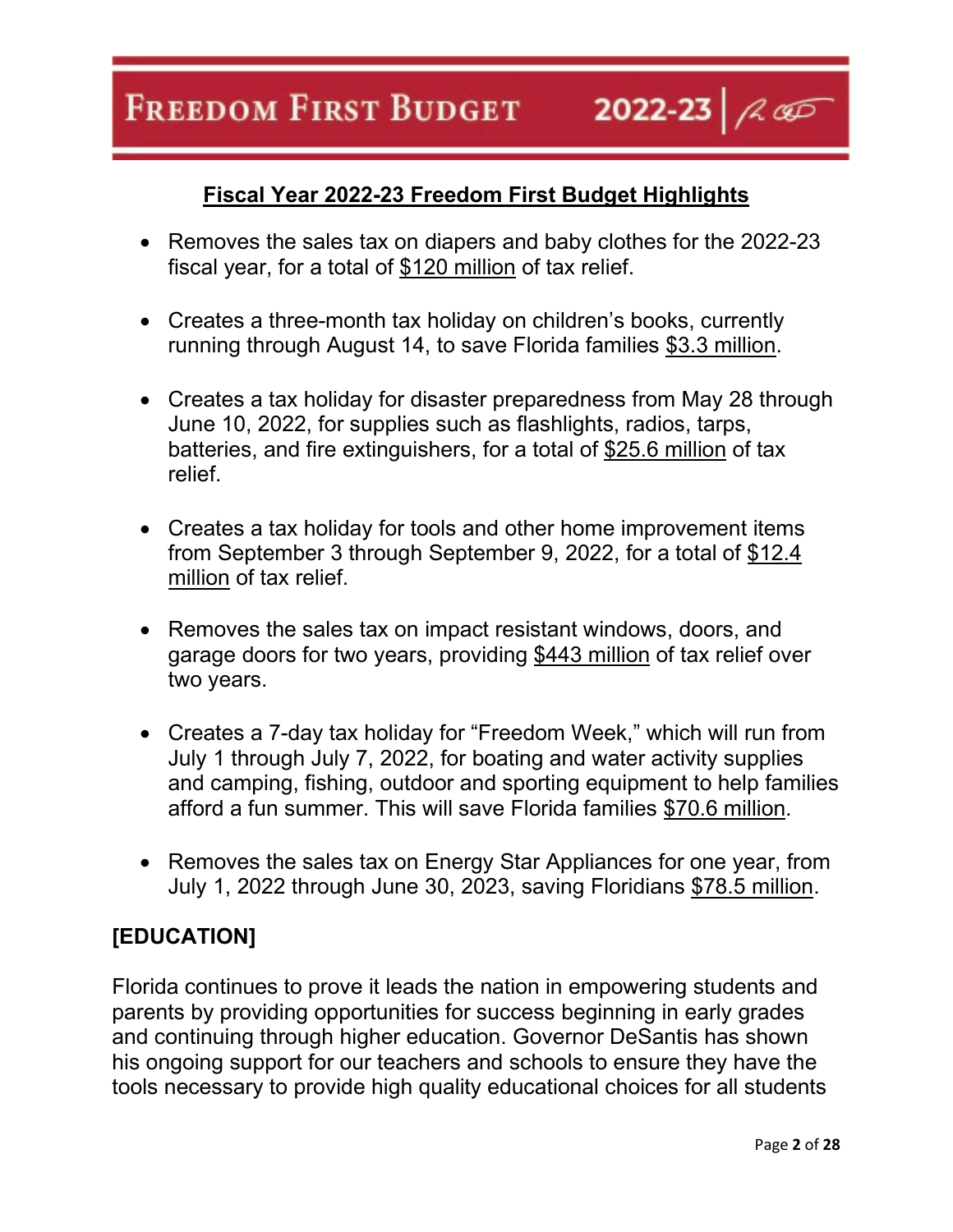2022-23  $\sim$ 

# **Fiscal Year 2022-23 Freedom First Budget Highlights**

regardless of circumstance. Governor DeSantis will not stop fighting for our families and provides key investments for Floridians' education through this Budget.

## **Early Learning**

The Freedom First Budget provides a total of more than \$453 million for Florida's Voluntary Pre-Kindergarten program, a quality, free education initiative, which serves approximately 156,000 four and five-year olds. VPK prepares each child for kindergarten by building a strong foundation for school and focusing on early literacy skills.

## **K-12 Education**

Governor DeSantis understands that education is the foundation of our future workforce. That is why the Freedom First Budget provides an historic investment in our K-12 education system. This includes the highest ever per student investment of \$8,143 in the Florida Education Finance Program (FEFP), which is an increase of \$385 over Fiscal Year 2021-22.

Governor DeSantis is once again acknowledging our hard-working educators by providing \$800 million, an increase of \$250 million, continuing to raise the minimum teacher salary for full-time public classroom teachers toward the goal of \$47,500 and providing raises to Florida's veteran teachers and other instructional personnel. The increase of \$250 million will be split evenly between raising minimum salaries and providing veteran instructional personnel with salary increases.

The \$24.3 billion in total funding for the FEFP includes the following increases:

• An increase of \$214.49 in the Base Student Allocation (BSA);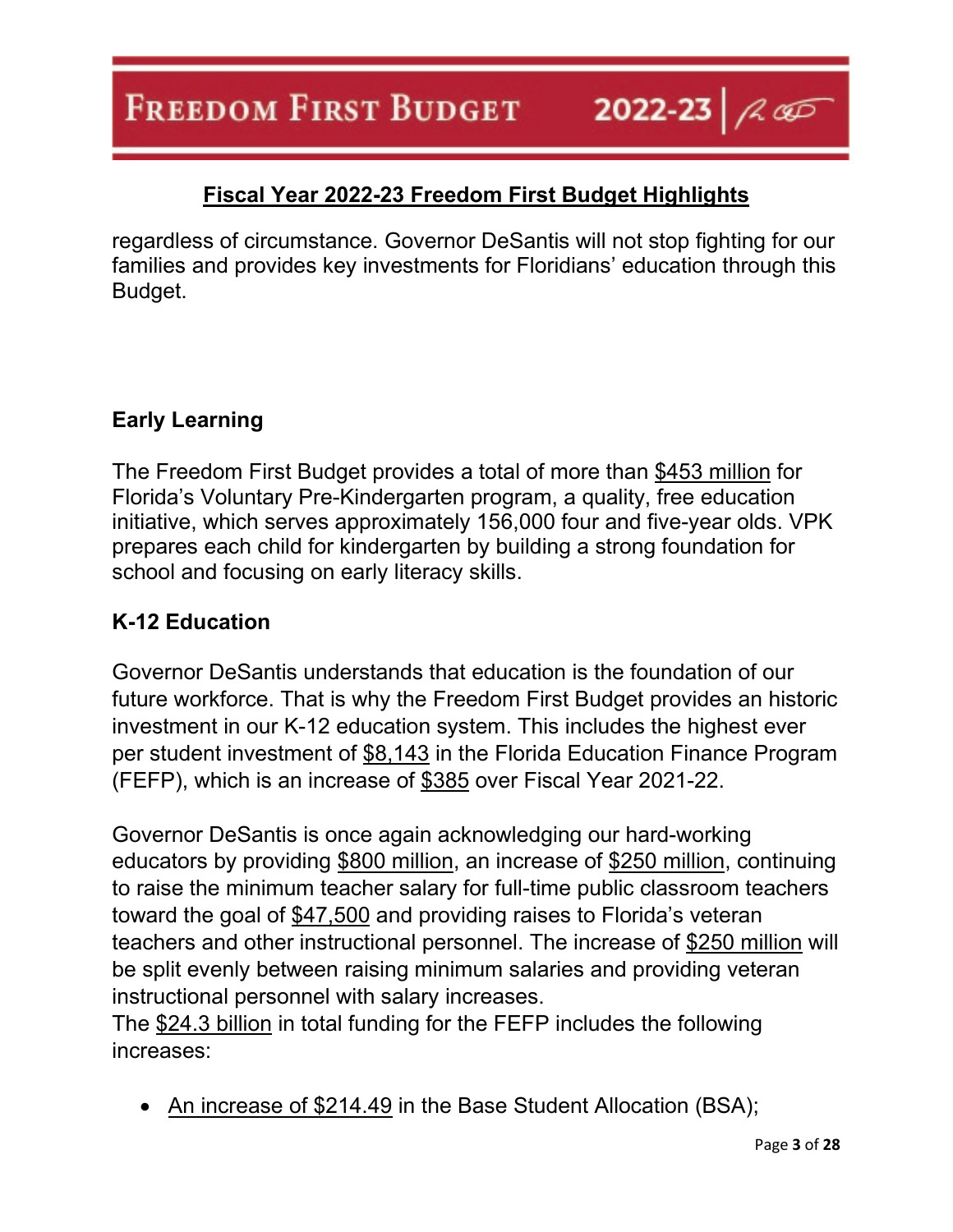#### **FREEDOM FIRST BUDGET** 2022-23  $\sim$

# **Fiscal Year 2022-23 Freedom First Budget Highlights**

- An increase of \$20 million, for an historic total of \$140 million for the Mental Health Assistance Allocation;
- An increase of \$250 million, for a total of \$800 million to continue increasing the minimum teacher salary for full-time public classroom teachers to the goal of \$47,500 and provide salary increases to Florida's veteran teachers and other instructional personnel;
- An increase of \$40 million, for a total of \$170 million for the Reading Allocation; and
- An increase of \$30 million, for an historic total of \$210 million for safe school initiatives.

The Freedom First Budget provides \$8 million to provide the SAT or ACT to each public school student in grade 11, including the Department of Juvenile Justice's education programs.

## **Closing K-12 Achievement Gaps**

The Freedom First Budget includes \$119 million to ensure Florida's students are meeting high achievement standards, as well as to continue the transition to progress monitoring aligned with the newly adopted B.E.S.T. Standards. Additionally, these funds will allow for the provision of consistent data reporting to help determine personalized interventions for struggling readers and focus areas for statewide professional learning for educators.

The Freedom First Budget continues to invest in school safety initiatives, continuing the Governor's commitment to ensuring Florida's students and teachers are in a safe and secure learning environment. The Budget includes the following school safety initiatives:

• \$210 million, an increase of \$30 million, for the safe schools component of the FEFP;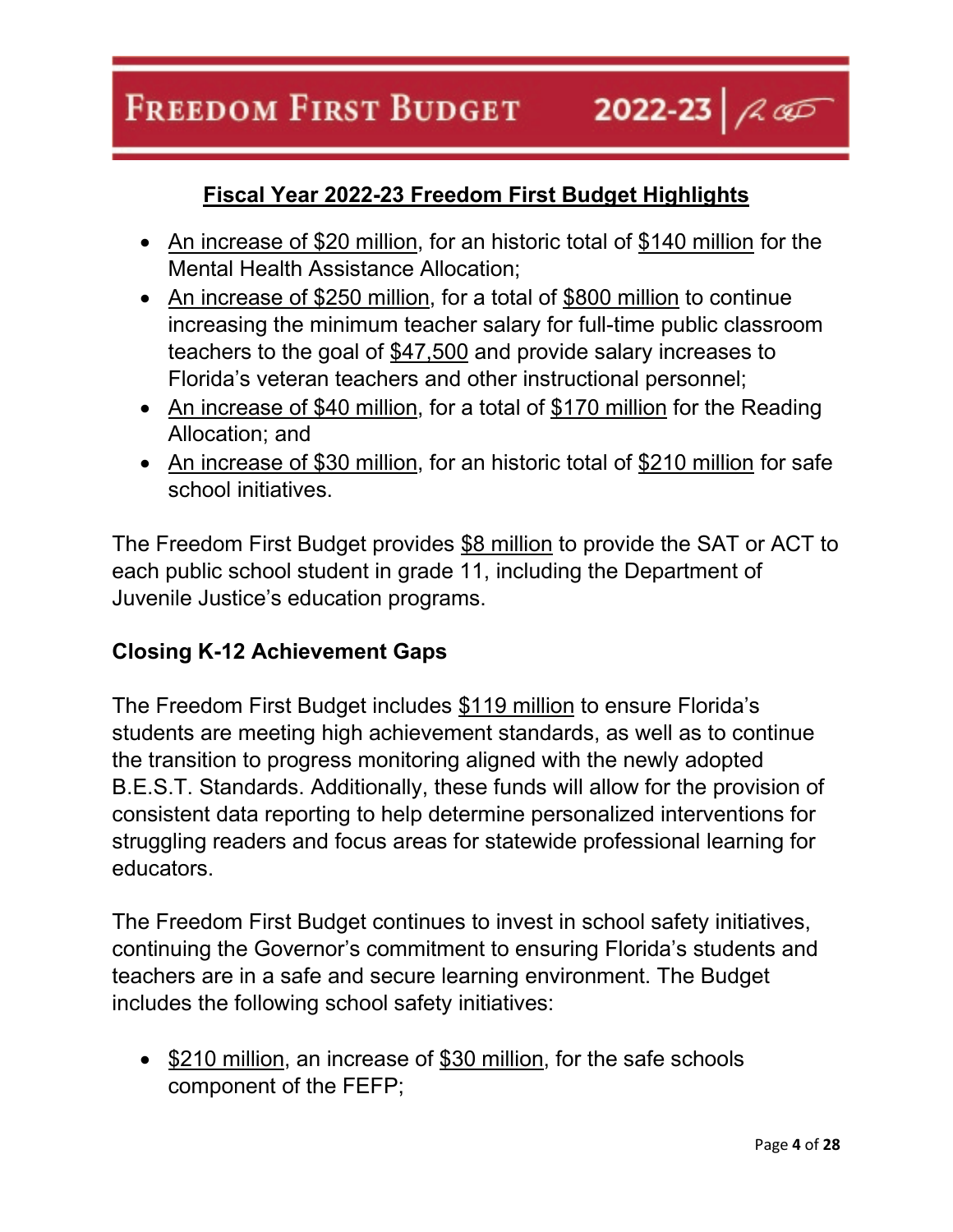#### **FREEDOM FIRST BUDGET** 2022-23  $\sim$

# **Fiscal Year 2022-23 Freedom First Budget Highlights**

- \$140 million, an increase of \$20 million, for the Mental Health Assistance Allocation to support school mental health programs;
- \$20 million is provided for public school hardening grants;
- \$6.5 million is maintained for the Coach Aaron Feis Guardian Program that will be used to certify and train school guardians and provide a one-time stipend of \$500;
- \$6.4 million is maintained to continue providing school districts access to a mobile panic alert system that is capable of connecting multiple first responder agencies;
- \$5.5 million is maintained for the Youth Mental Health Awareness and Assistance Training;
- \$3 million is maintained to continue providing a centralized integrated data repository and data analytics resources to improve access to timely, complete and accurate information; and
- \$895,000, an increase of \$255,000, is provided for the Florida Safe Schools Assessment Tool.

# **Protecting Florida's Jewish Day Schools**

To continue to address safety concerns for Florida's Jewish communities, Governor DeSantis maintains funding of \$4 million to hire school safety officers; enhance safety measures; upgrade safety equipment, facilities, and technology; and increase security services to ensure children at Florida's Jewish Day Schools can learn in a safe environment. This funding will be available to all eligible Jewish Day Schools in Florida.

## **K-12 Civics Engagement**

\$1 million, an increase of \$500,000, is provided to expand the Florida Civics and Debate Initiative to all 67 counties with over 160 debate teams across the state.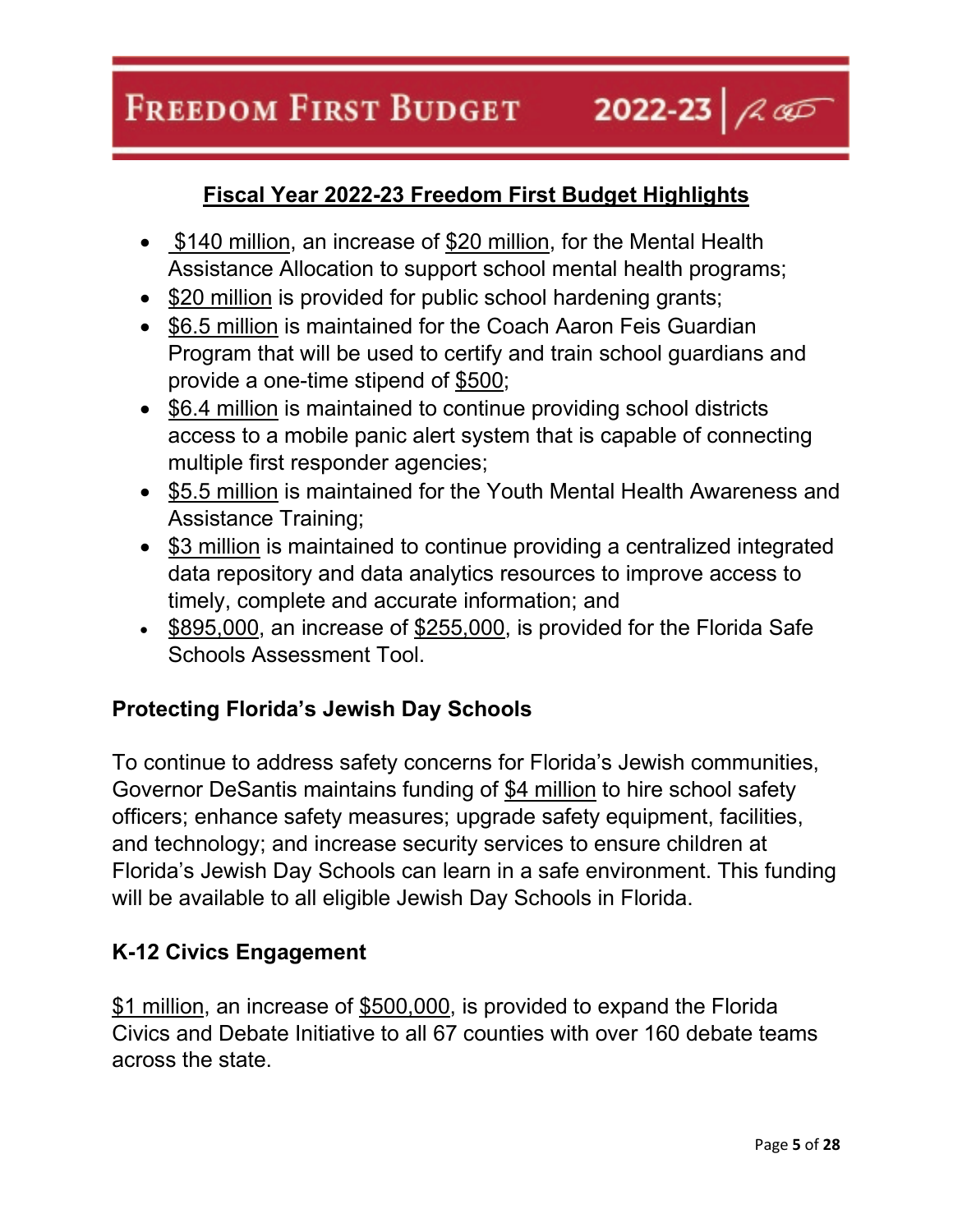\$1 million is provided to implement Portraits of Patriotism, which are firstperson accounts of victims of other nations' governing philosophies who can compare those philosophies with those of the United States.

\$2 million is provided to implement Stories of Inspiration, a curriculum developed by the State Board of Education to inspire future generations through motivating stories of American history.

## **Workforce Education**

The Freedom First Budget includes over \$579 million to support workforce education programs to ensure Florida students are prepared to fill highdemand, high-wage jobs, and help Florida meet its goal of becoming first in the nation for workforce education by 2030.

This includes \$15 million, an increase of \$5 million, for the Governor's Pathways to Career Opportunities Grant Program to establish or expand pre-apprenticeship and apprenticeship programs for high school and college students.

The Budget continues to invest \$35 million for the Open Door Grant Program to create a demand-driven supply of credentialed workers for high-demand occupations and expand the affordability of workforce training and credentialing.

The Freedom First Budget includes the following performance funding at career technical centers, state colleges, and state universities:

- \$6.5 million for students earning industry certifications in high-skill, high-demand areas at career technical centers;
- \$14 million for students earning industry certifications in high-skill, high-demand areas at Florida colleges;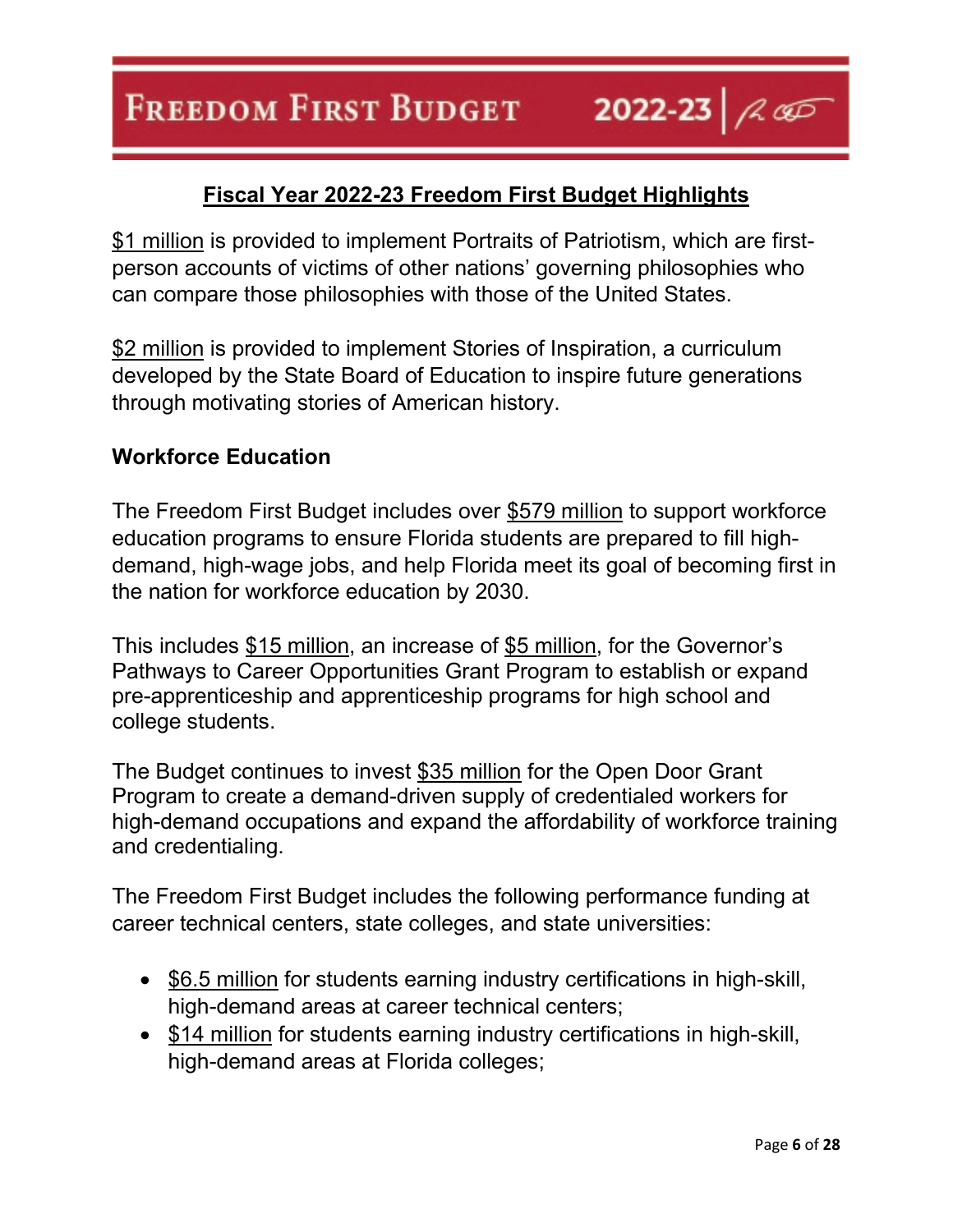#### **FREEDOM FIRST BUDGET** 2022-23  $\sim$

# **Fiscal Year 2022-23 Freedom First Budget Highlights**

- \$30 million, an increase of \$5 million, in performance funding for state colleges through the 2+2 Student Success Incentive and Work Florida Student Success Incentive Funds; and
- \$560 million in performance funding for state universities.

The Budget provides \$125 million for two new nursing education programs to assist with the nursing shortage:

• \$100 million for the Prepping Institutions, Programs, Employers, and Learners through Incentives for Nursing Education (PIPELINE) to reward performance and excellence of nursing education programs at Florida's career centers, state colleges, and universities. \$25 million for the Linking Industry to Nursing Education (LINE) Fund to incentivize collaboration between nursing education programs and healthcare partners.

## **Higher Education**

U.S. News and World Report has ranked Florida's higher education system the best in the nation for five consecutive years. Florida boasts five of the Top 100 public universities in the country, including one in the Top 5 and another in the Top 20, all while charging the lowest tuition in the country for public four-year institutions.

The Freedom First Budget includes historic state operating funding for Florida's higher education system: \$1.5 billion for Florida's state colleges and \$3 billion for Florida's state universities.

#### **Education Infrastructure**

The Freedom First Budget provides \$1.8 billion in state funding for the following education capital outlay initiatives: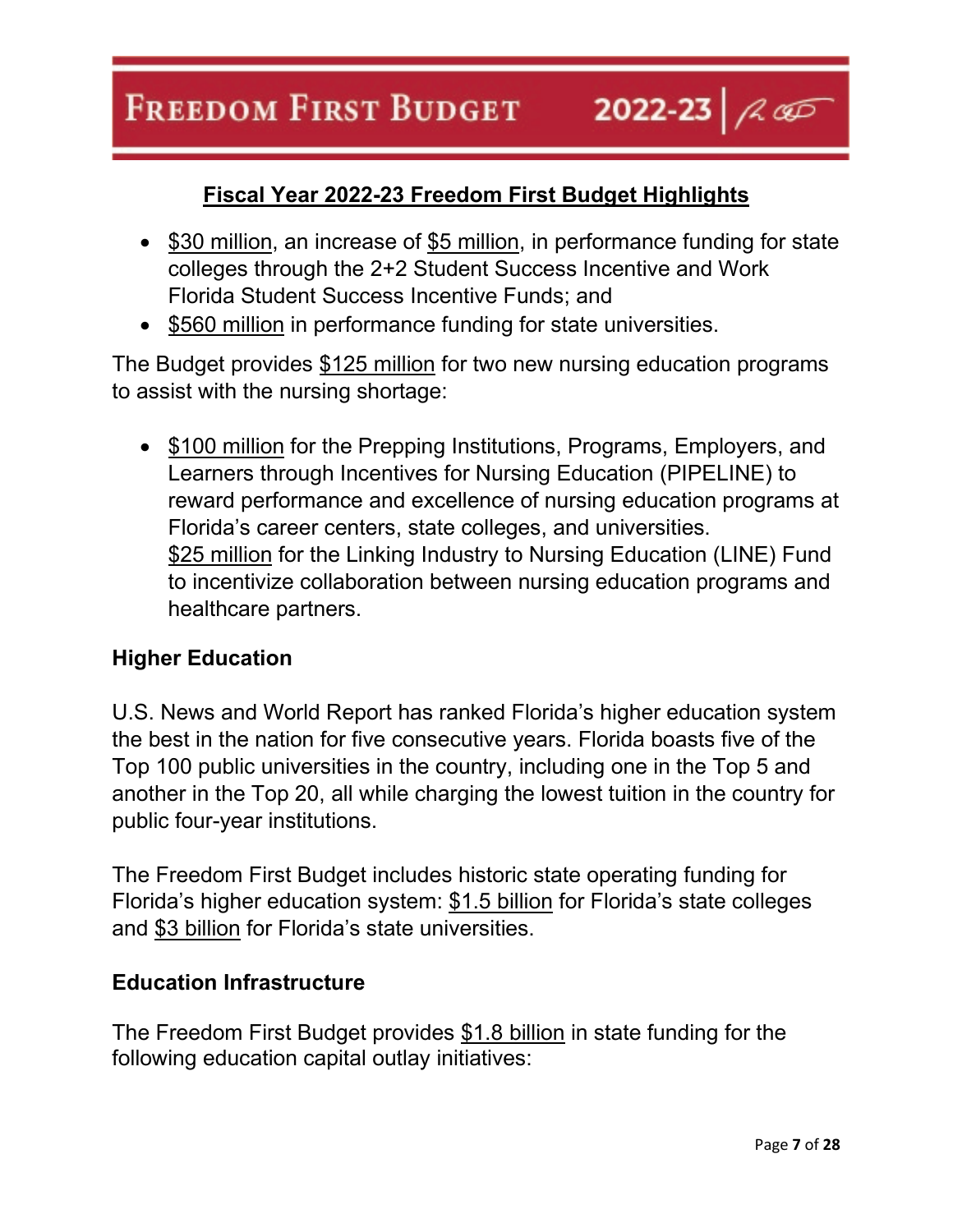2022-23  $\sim$ 

# **Fiscal Year 2022-23 Freedom First Budget Highlights**

- School Safety Grants
	- $\circ$  \$20 million for school safety grants provided to school districts to assist with costs associated with improving the physical security of K-12 school buildings.
- Construction
	- o \$64.4 million to cover increasing costs related to Special Facility Construction projects for Baker, Bradford, Calhoun, Jackson, Levy, and Okeechobee counties, so these important projects can be completed regardless of rising costs from inflation.
	- o \$636.1 million in state funding and State Fiscal Recovery Funds for construction projects at state colleges and universities.
	- o \$19.9 million in state funding and State Fiscal Recovery Funds for construction projects at school district facilities.
- **Maintenance** 
	- o \$843 million in State Fiscal Recovery Funds for deferred maintenance needs at state colleges and universities.
	- o \$195.8 million for public charter school maintenance;
		- This funds the necessary infrastructure for charter schools without utilizing any of the school districts' local funds.
	- o \$11.4 million for public school maintenance;
		- This funds capital outlay revenue needs in high growth districts.
	- $\circ$  \$8.1 million for lab school maintenance;
	- o \$8.5 million for the Florida School for the Deaf and the Blind maintenance; and

# **[LAW ENFORCEMENT]**

Governor DeSantis has made public safety a top priority and has taken bold steps to protect all Floridians. Due to the hard work of Florida's law enforcement officers, our crime rate decreased last year, marking the 50th consecutive year the state has seen a drop in its crime rate. Governor DeSantis continues to make necessary investments in our public safety,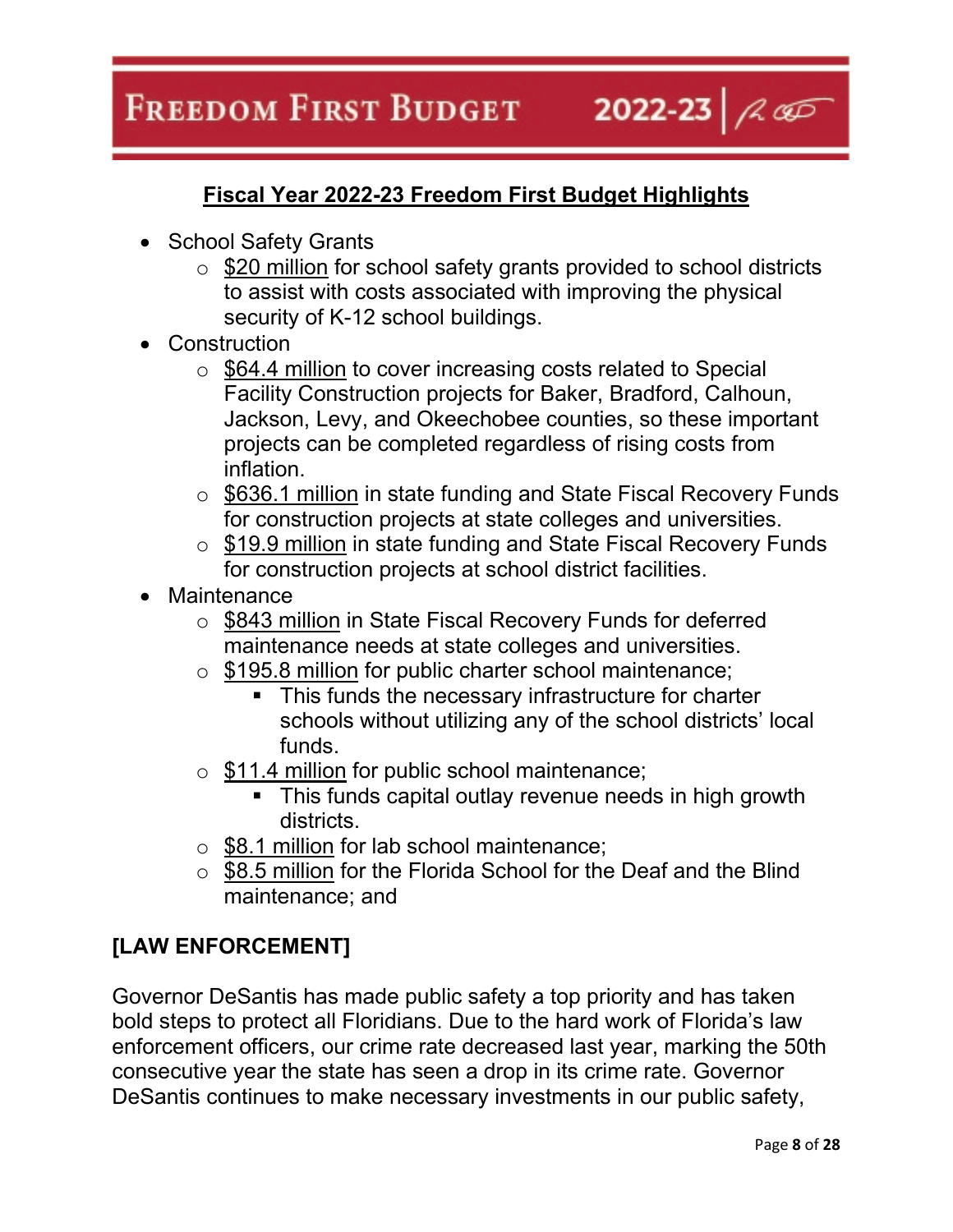including funding for safer and more modern correctional facilities, information technology enhancements, workforce recruitment and retention, and statewide prosecution issues by:

- Creating a Law Enforcement Recruitment Bonus Payment Program to issue signing bonuses of up to \$5,000 for new recruits and out-ofstate officers who join our police departments, sheriffs' departments, and state law enforcement agencies, at a total cost of \$20 million (HB 3).
- Supporting first responders through \$1,000 bonus payments for a total of \$125 million.
- Providing \$5 million toward scholarships to help students complete the required training to become a law enforcement officer.
- Providing \$1 million to assist out-of-state officers with up to \$1,000 towards the recertification process when relocating to the most law enforcement-friendly state in the nation.
- Creating access to adoption benefits for law enforcement officers who adopt a child from within the child welfare system. The adoption benefits include \$10,000 for adopting a child and \$25,000 for adopting a child who has special needs.

## **Salary Increases for Correctional and Law Enforcement Positions**

The Freedom First Budget includes substantial pay raises for Florida law enforcement officers, who put their lives on the line every day.

In addition to the 5.38 percent pay raise for all state employees, state sworn law enforcement officers are receiving an increase of 5 percent or an increase to \$50,000, whichever is greater.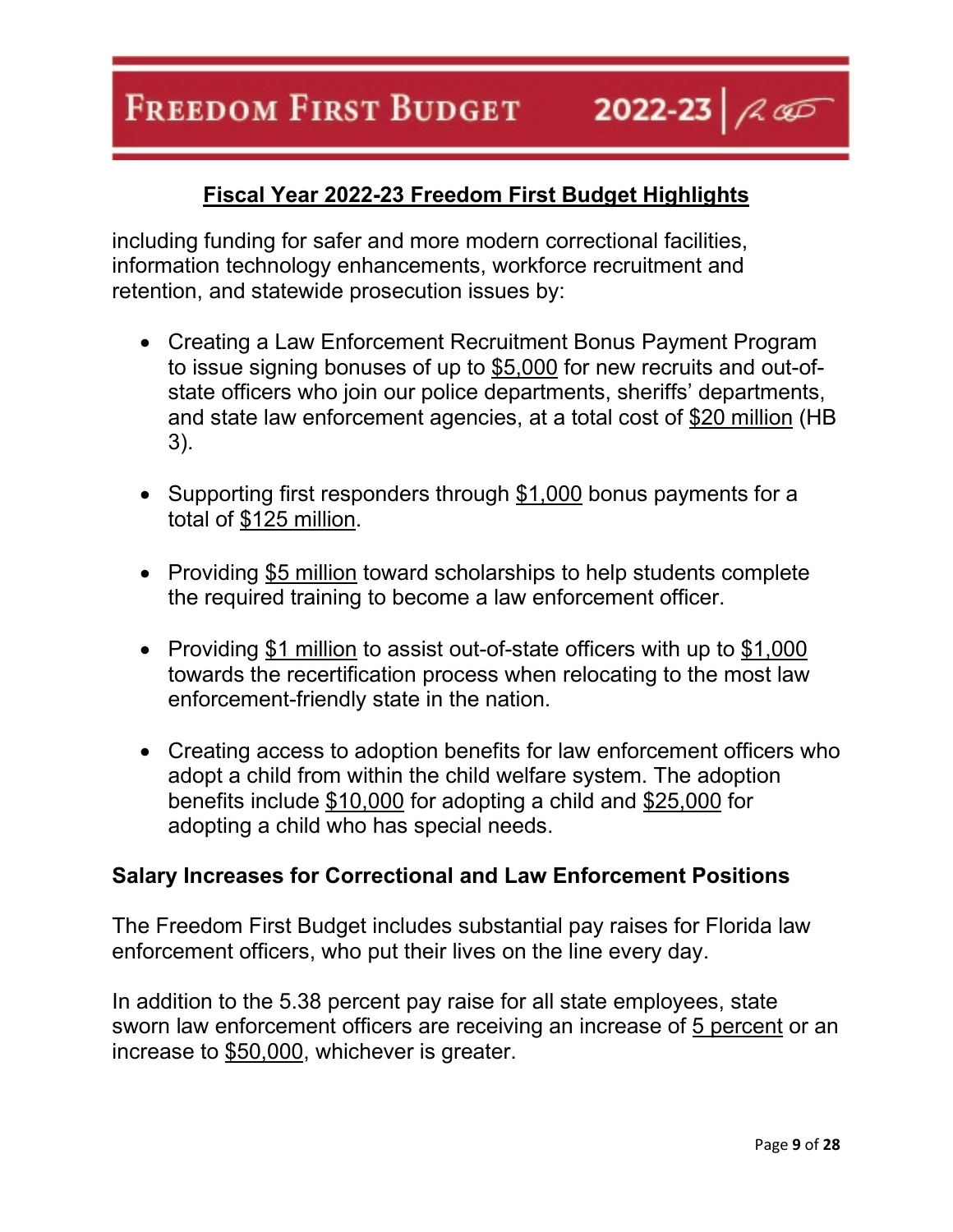• This is a 15 percent average increase in pay for our state sworn law enforcement officers, including the 5.38 percent increase.

The Budget increases the minimum base pay for Correctional and Probation Officers at the Florida Department of Corrections to \$20 an hour, and provides \$15.9 million to provide pay increase for certain positions at the Florida Department of Corrections based on years of service.

The Freedom First Budget also includes \$19.9 million to increase pay for Correctional Officers in privately operated correctional facilities.

The Budget increases the minimum base pay to \$19 an hour and \$20 an hour for Juvenile Detention Officers and Juvenile Probation Officers, respectively, at the Florida Department of Juvenile Justice.

The Freedom First Budget also increases compensation for sheriffs' deputies and county correctional officers in the 29 fiscally constrained rural counties, for a total of over \$15 million.

# **Information Technology Infrastructure and Security**

The Freedom First Budget provides \$10.1 million to the Florida Department of Corrections for year one of a five-year plan to modernize FDC's 40-yearold mainframe system, the Offender Based Information System (OBIS).

The Budget also invests \$2.2 million for FirstNet to improve the connectivity, interoperability, and functionality of officer radios on the Statewide Law Enforcement Radio System.

# **Correctional Operations**

The Freedom First Budget enhances the security of our institutions by providing \$1.1 million to the Florida Department of Corrections to add a correctional officer sergeant to collect security threat group (i.e., gang) intelligence at each main facility and annex.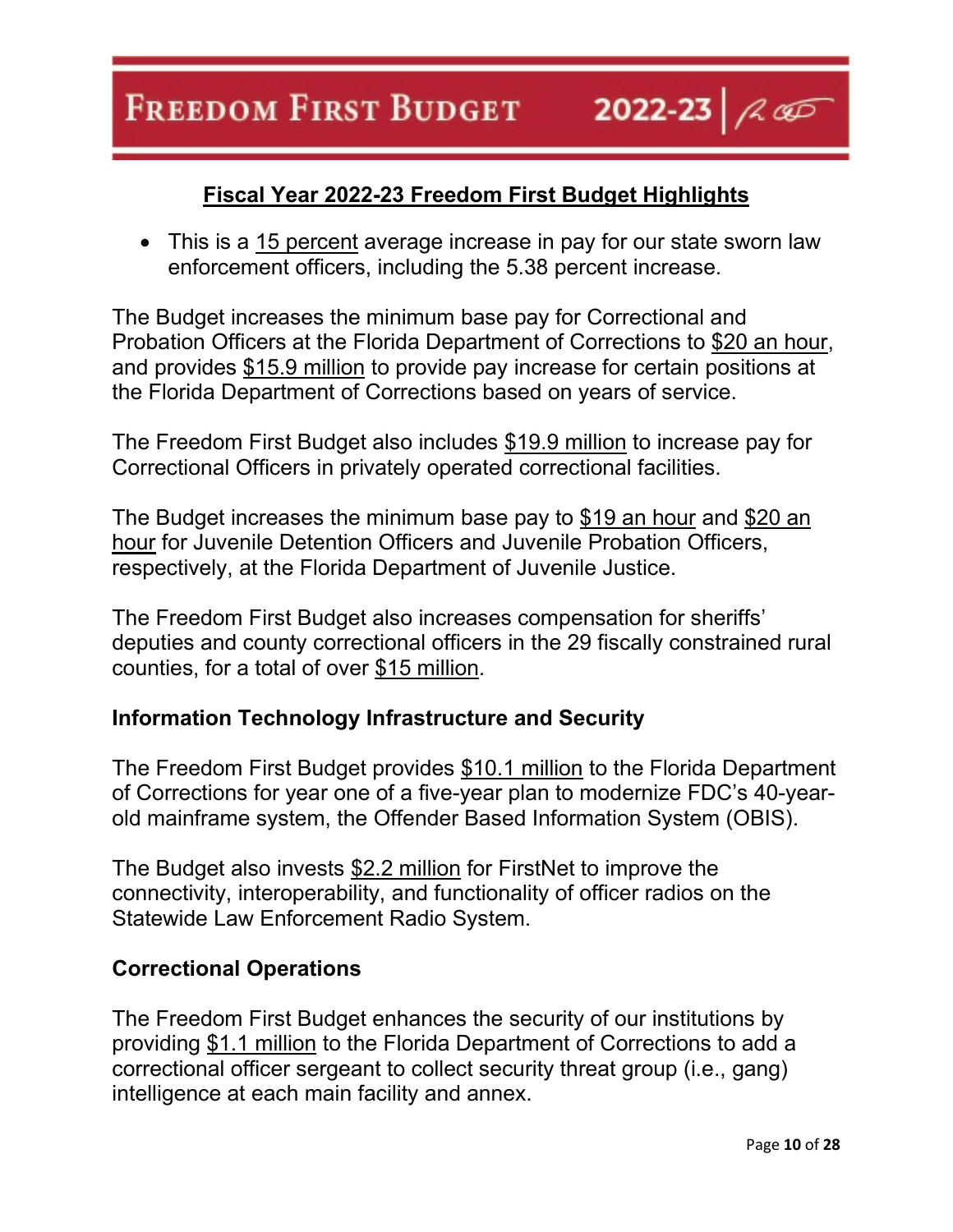2022-23  $\sim$ 

# **Fiscal Year 2022-23 Freedom First Budget Highlights**

## **Florida's Crime Databases**

The Freedom First Budget invests more than \$7.6 million to maintain a variety of databases that law enforcement use daily to investigate crimes and apprehend criminals. These investments include:

- \$3.5 million to begin the modernization of the Biometric Identification Solution (BIS) database;
- Over \$860,000 for the second year of the Statewide Sexual Assault Tracking System;
- \$2.4 million to complete the transition to the Florida Incident-Based Reporting System (FIBRS); and
- Nearly \$900,000 to complete the Uniform Arrest Affidavit (UAA) project.

## **Statewide Behavioral Threat Assessment Strategy**

The Freedom First Budget provides \$1.3 million and three FTE to the Florida Department of Law Enforcement (FDLE) for year two of the implementation of the Statewide Behavioral Threat Assessment Management (BTAM) strategy in order to better enable law enforcement to identify individuals on a pathway to violence and prevent such individuals from committing targeted acts of violence.

#### **Statewide Prosecution Needs**

The Budget includes over \$900,000 and six FTE for additional Assistant Statewide Prosecutor positions in the Office of Statewide Prosecution (OSP) within the Department of Legal Affairs who will work to protect Floridians and address prosecutorial needs relating to organized retail theft and cases stemming from the newly established Gaming Control Commission.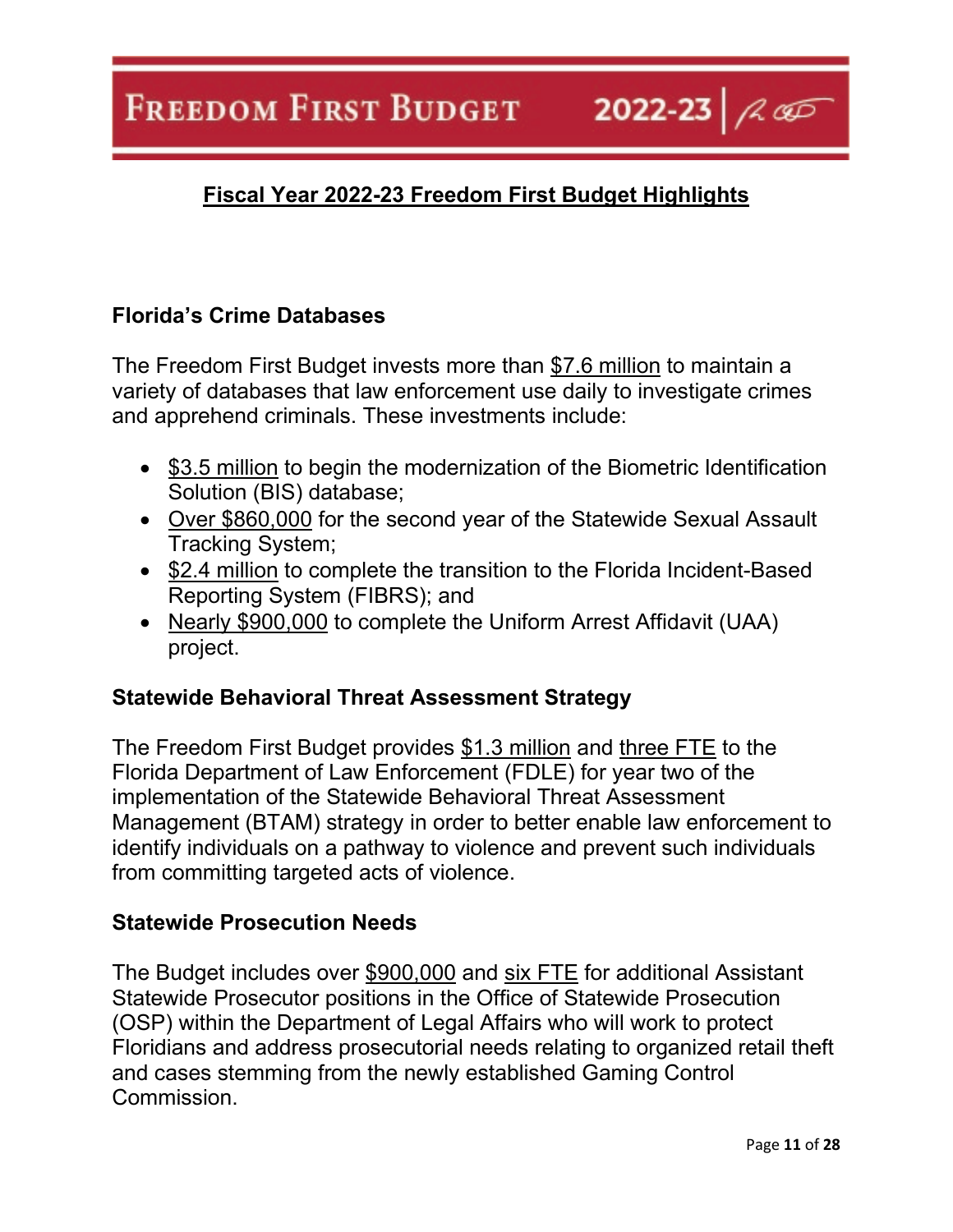2022-23  $\sim$ 

# **Fiscal Year 2022-23 Freedom First Budget Highlights**

# **Legal Representation of Children**

The Freedom First Budget provides over \$4 million and 67.5 FTE to increase Guardian ad Litem (GAL) staff throughout the state. The additional funds will allow the GAL Program to provide representation to all eligible children.

## **At-Risk Youth Programs and Prevention Services**

The Budget includes \$5.8 million for the Youth Challenge Program, a residential program at Camp Blanding that provides 16- to 18-year-olds who withdraw or are removed from school with educational opportunities including high school credit and career and technical education.

The Freedom First Budget also includes \$7.4 million for the Department of Education to contract with Big Brothers Big Sisters and the Florida Alliance of Boys and Girls Club mentoring programs throughout the state.

# **[STATE EMPLOYEES PAY INCREASE]**

The Freedom First Budget provides over \$467 million to increase the pay of state employees:

- \$395 million to provide all state employees a 5.38 percent salary increase.
- \$72.6 million to increase all state employees to \$15 per hour.

# **[ENVIRONMENT]**

Upon taking office, Governor DeSantis called for \$2.5 billion to be invested over four years for the protection of water resources, an increase of \$1 billion over the previous four years. The Freedom First Budget will bring the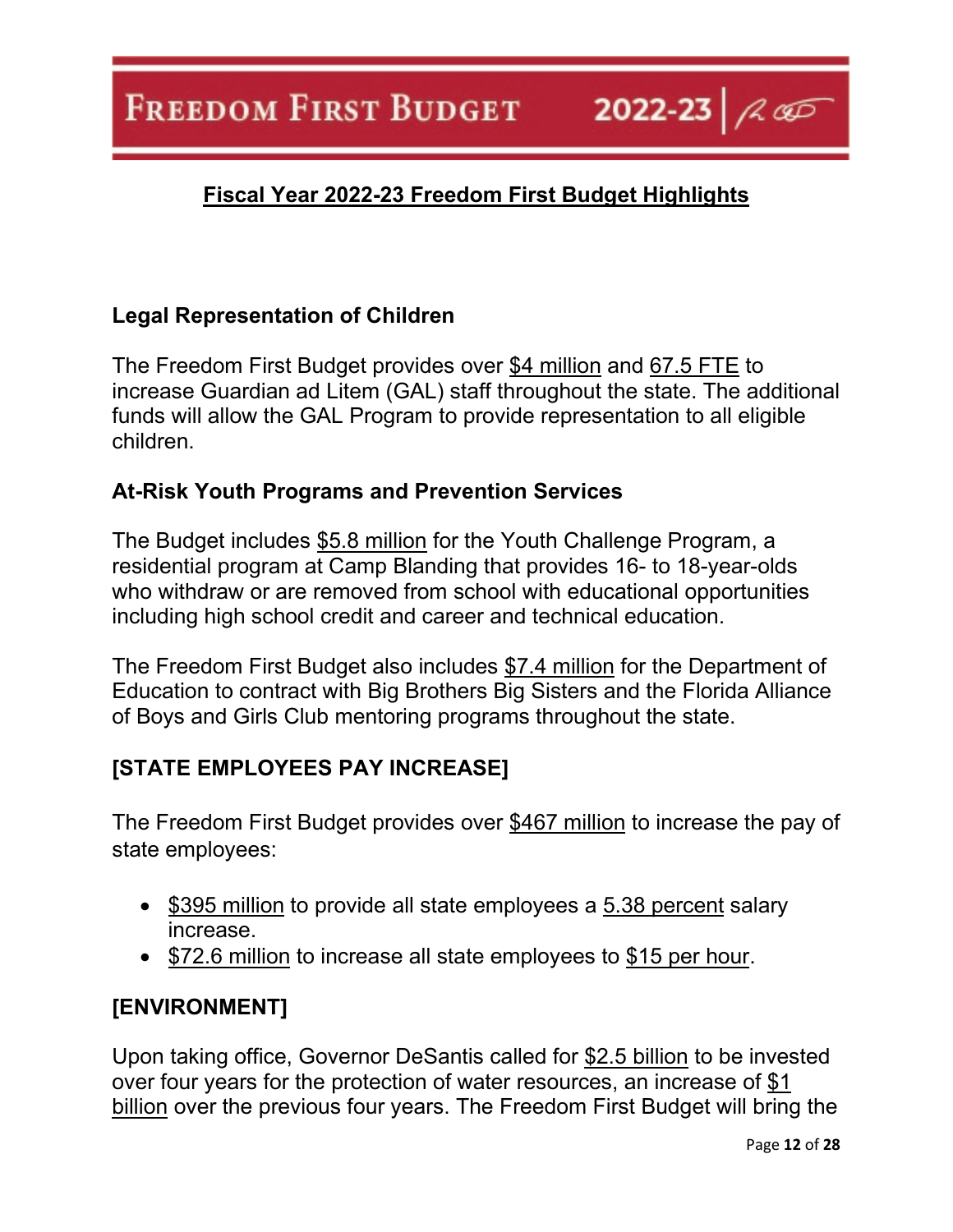# **Fiscal Year 2022-23 Freedom First Budget Highlights**

2022-23  $\sim$ 

four-year total to more than \$3 billion, doubling the investment of the previous four years. This includes more than \$1 billion in Fiscal Year 2022- 23 for Everglades restoration and the protection of water resources.

Specifically, this includes more than \$500 million for Everglades restoration projects, including:

- \$86.5 million for Restoration Strategies.
- \$202.1 million for the Comprehensive Everglades Restoration Plan (CERP).
- \$64 million for the EAA Reservoir to continue the momentum of this critical project to reduce harmful discharges and help send more clean water south of the Everglades.
- \$83.3 million is included for the Northern Everglades and Estuaries Protection Program.
- \$65 million for phase II of the C-51 Reservoir.
- In addition, \$100 million from the State Fiscal Recovery Fund is included for specific project components designed to achieve the greatest reductions in harmful discharges to the Caloosahatchee and St. Lucie Estuaries as identified in the Comprehensive Everglades Restoration Plan Lake Okeechobee Watershed Restoration Project Draft Integrated Project Implementation Report and Environmental Impact Statement dated July 2018.

Over \$558 million for targeted water quality improvements to help achieve significant, meaningful, and measurable nutrient reductions in key waterbodies across the state and to continue implementation of the initial recommendations of the Blue-Green Algae Task Force. This includes:

- \$125 million for the wastewater grant program for projects to construct, upgrade, or expand wastewater facilities; to provide advanced wastewater treatment; and to convert from septic to sewer.
- \$50 million to accelerate projects to meet scientific nutrient reduction goals, called Total Maximum Daily Loads, which may include green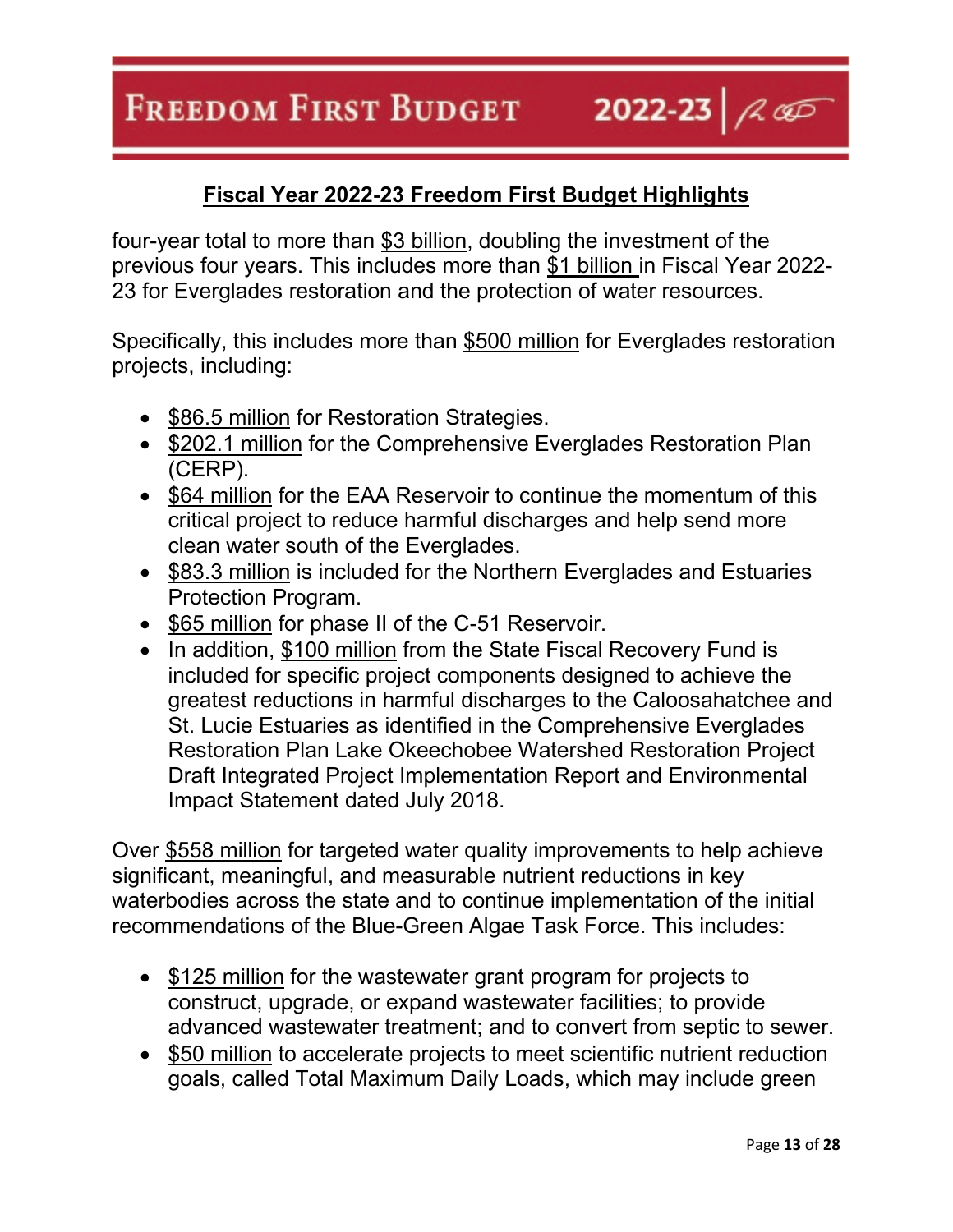**Fiscal Year 2022-23 Freedom First Budget Highlights**

infrastructure investments or land conservation to protect our water resources.

2022-23  $\sim$ 

- \$286 million for targeted local water projects.
- \$68 million for wastewater and stormwater projects in specific areas including: Indian River Lagoon, Springs Coast Watershed, and the Caloosahatchee and Peace River Basins.
- \$20 million for critical infrastructure including wastewater and stormwater projects that address water quality impairments and coral reef restoration in Biscayne Bay.
- \$10 million to continue the Septic Incentive Program, which incentivizes homeowners in Priority Focus Areas to upgrade their septic system to include nitrogen reducing enhancements.

\$75 million to restore Florida's world-renowned springs. This funding may also be used for land acquisition to protect springsheds and is crucial to supporting homeowners and local communities as they work with the state to achieve septic and nutrient reduction requirements.

The Budget supports a \$35 million investment to improve water quality and combat the effects and impacts of harmful algal blooms, including bluegreen algae and red tide. The Budget includes the following:

- \$15 million for innovative technologies and short-term solutions to aid in the prevention, cleanup, and mitigation of harmful algal blooms, which is a \$5 million increase over the current year.
- \$10.8 million to increase water quality monitoring, support the Blue-Green Algae Task Force, and maintain and improve the water quality public information portal.
- \$5 million in new funding to assist county governments with their responses to emergency biological debris conditions associated with red tide events that may impact public health, Florida's environment, and fragile ecosystems, including beaches and wildlife.
- \$4.2 million in funding for continued support of research activities conducted by the Center for Red Tide Research and long-term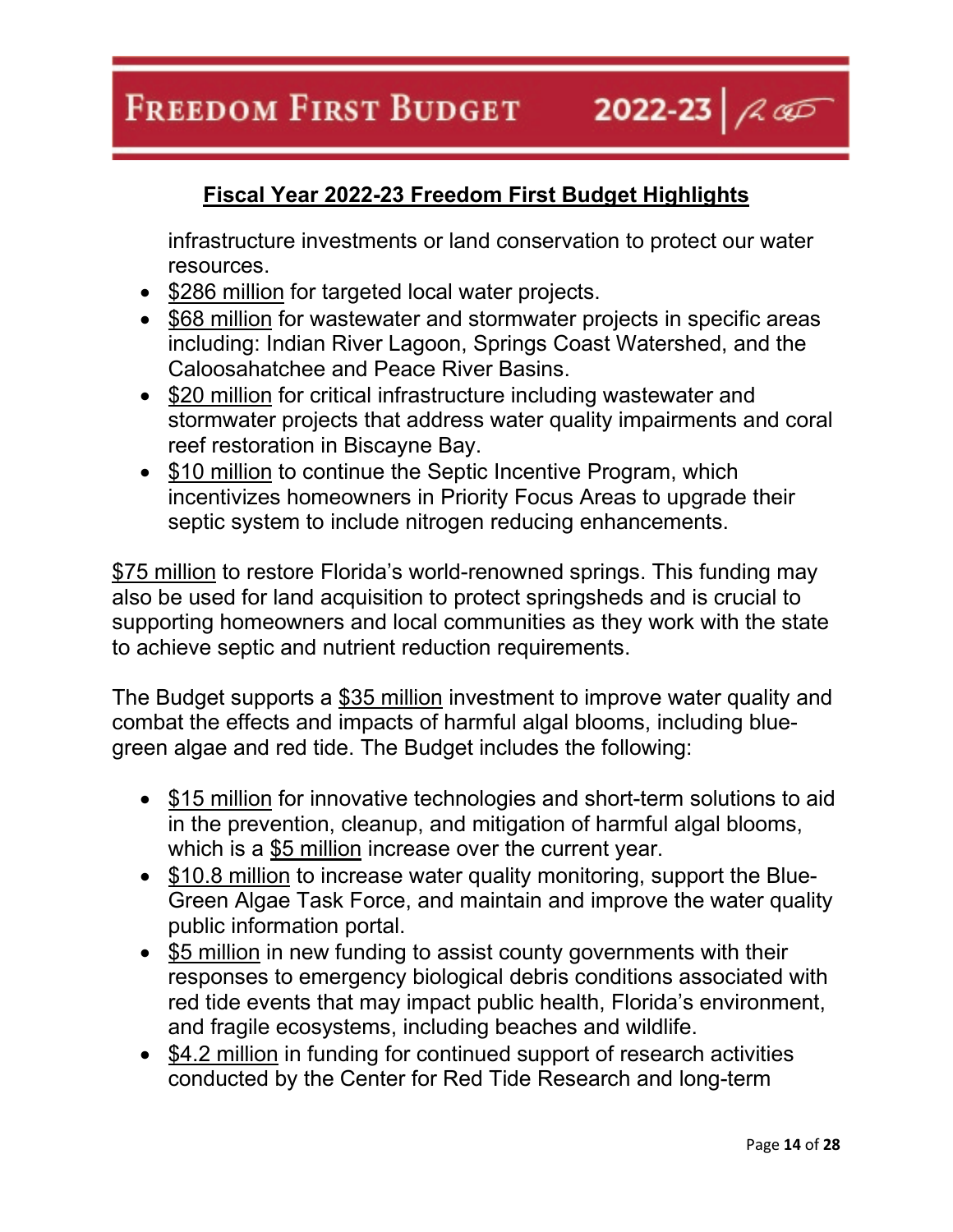collaborative partnerships among FWC, the University of South Florida College of Marine Science, and Mote Marine Laboratory.

\$50 million for the alternative water supply grant program to help communities plan for and implement vital conservation, reuse, and other alternative water supply projects. DEP will continue to engage local governments, industry, universities, and water management districts to identify and research all viable alternative water supply sources and is working to provide an assessment of funding needs critical to supporting Florida's growing economy.

## **Protection of our Valuable and Vulnerable Coastlines**

Last year, Governor DeSantis championed the passage of the Resilient Florida Grant Program which enhances our efforts to protect our inland waterways, coastlines, shores, and coral reefs, which serve as invaluable natural defenses against sea level rise.

The Fiscal Year 2022-23 Budget invests over \$500 million for resiliency, specifically \$51 million for resiliency planning and coral reef protection and \$450 million (including \$180 million from State Fiscal Recovery Funds) for implementation of statewide resilience projects, including fully funding Florida's first ever 3-year Statewide Flooding Resilience Plan.

Protecting Florida's 1,300 miles of coastline is critical to our growing economy and quality of life, as millions travel from around the world to visit our world-renowned beaches. The Budget includes \$50 million in funding for beach nourishment and inlet management to continue addressing Florida's critically eroded shorelines. In addition, the Freedom First Budget provides \$30 million specifically for state park beach nourishment.

#### **Florida's Prized Properties and Waters**

The Fiscal Year 2022-23 Budget includes \$733.3 million to protect our prized properties and waters in Florida. This funding will ensure all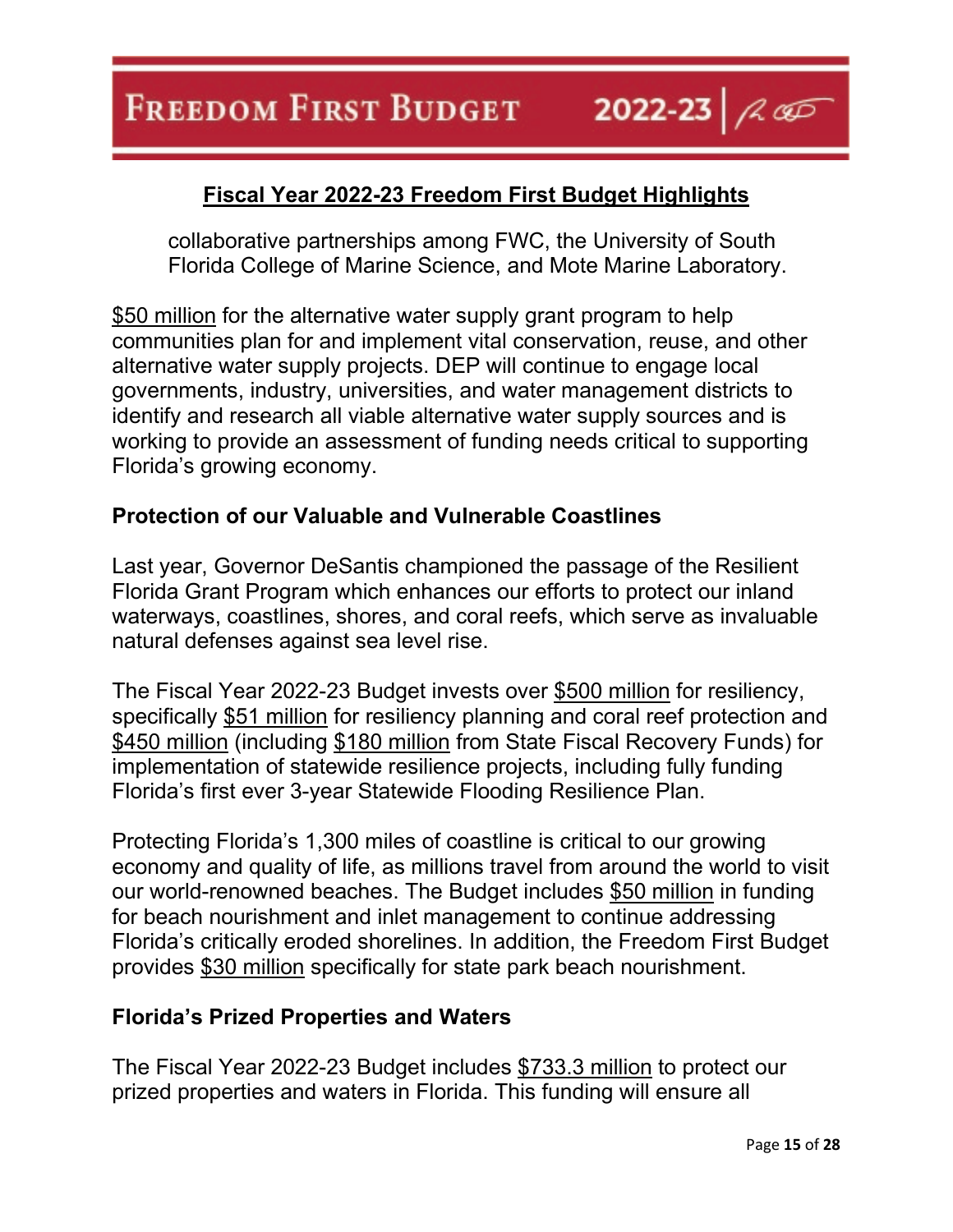2022-23  $\sim$ **FREEDOM FIRST BUDGET** 

# **Fiscal Year 2022-23 Freedom First Budget Highlights**

Floridians have access to enjoy our pristine natural environment, while protecting these unique natural resources and investing in the management of our state-owned lands.

As land acquisition is vital to both our economic growth and environmental protection, the Freedom First Budget includes over \$468 million for the Florida Forever Program, the state's premier conservation and recreation land acquisition program. This includes:

- \$100 million for the Division of State Lands to acquire land with a focus on protecting our water resources for Floridians and visitors.
- \$300 million from State Fiscal Recovery Funds for the acquisition of lands in fee simple or conservation easements to protect natural and working landscapes.
- \$58 million from State Fiscal Recovery Funds for the Green Heart of the Everglades Land Acquisition and the acquisition of Rattlesnake Key Recreational Park.
- \$10.7 million for the Florida Recreation Development Assistance Program (FRDAP), which provides competitive recreational grants to local governments for the acquisition and/or development of land for public outdoor recreation.

Florida's State Parks have won the National Gold Medal a record four times for being the best state park system in the nation. The Budget dedicates a record \$265 million to infrastructure improvements and resource management with the goal of maintaining this high standard, and ensuring all visitors and residents alike have access to these prized properties for generations to come. This includes:

- \$130.5 million to address state park repair and renovation projects;
- \$86.1 million for new development projects at existing state parks to enhance the visitors' experience;
- \$30 million for state park beach projects to address eroded shorelines;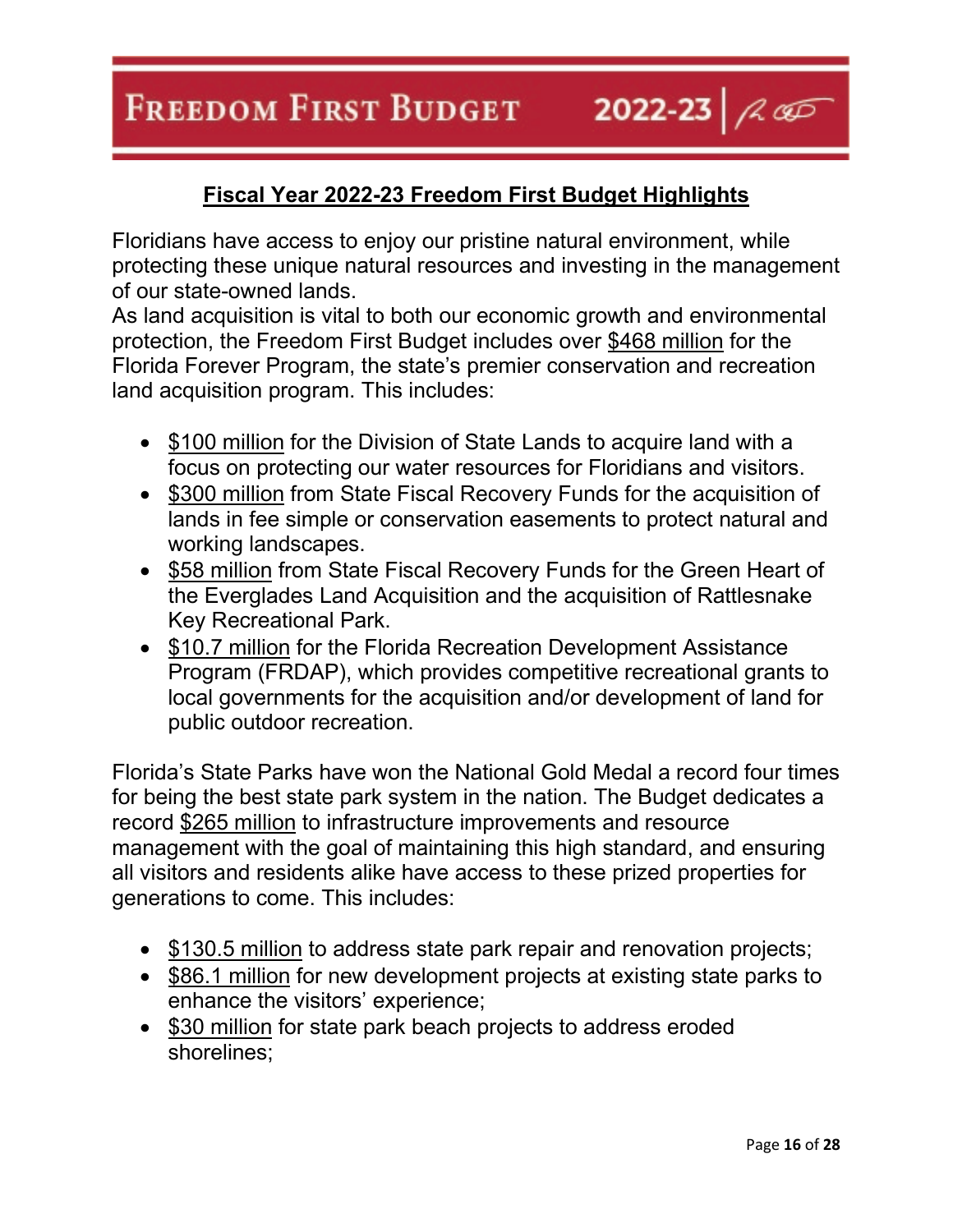#### 2022-23  $\sim$ **FREEDOM FIRST BUDGET**

## **Fiscal Year 2022-23 Freedom First Budget Highlights**

- \$11.3 million for resource management within State Parks to remove invasive plants, for prescribed burning, and to restore hydrologic flow of natural resources;
- \$6.7 million specifically for facility repairs and ADA enhancement structures at the Billy Joe Rish Recreation Area.

#### **Protecting Florida's Manatee Population**

The Budget includes a record \$30 million for the care and management of manatees. Specific investments include:

- \$20 million to enhance and expand the network of manatee acute care facilities, restore access to springs, provide habitat restoration in manatee concentrated areas, expand manatee rescue and recovery efforts, and implement pilot projects like the supplemental feeding trials that took place this past winter.
- \$5.3 million to expand Florida Fish and Wildlife Conservation Commission (FWC) manatee mortality and response efforts, including 12 new positions.
- \$160,000 for Manatee Management including aerial surveys to study and document aquatic systems where manatee presence is either not well understood or there is a need for documented expansion of their range.
- \$4.7 million to support manatee acute care facilities and research, rescue, and conservation activities.

#### **Defending Florida's Everglades from Invasive Species**

Governor DeSantis has prioritized efforts to remove Burmese pythons from the Everglades. Pythons are an invasive species that disrupt the natural food chain balance and have no natural predators, causing them to multiply without impediment and further threaten endangered species. The Fiscal Year 2022-23 Budget includes up to \$3 million for the Florida Fish and Wildlife Conservation Commission to remove pythons from the Everglades, an increase of \$2 million over current year.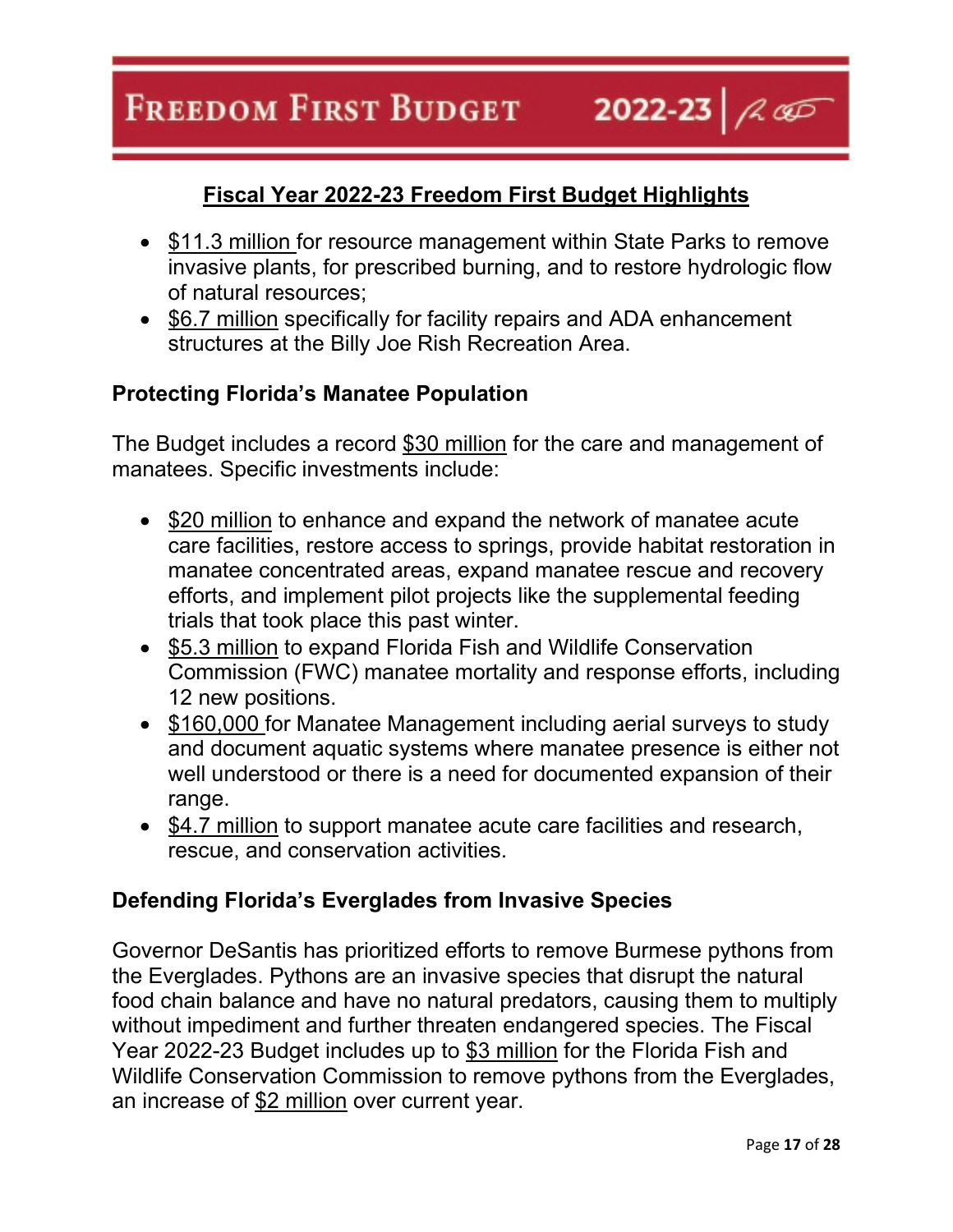2022-23  $\sim$ 

# **Fiscal Year 2022-23 Freedom First Budget Highlights**

# **[HEALTH AND HUMAN SERVICES]**

The Freedom First Budget provides support to those who find themselves facing some of life's greatest challenges. The Freedom First Budget provides assistance to individuals who are combating the opioid epidemic and to those utilizing services within the child welfare system. Additionally, Governor DeSantis continues his unwavering commitment to putting Seniors First by including additional community-based services to ensure more Floridians can age in place in their homes. The Freedom First Budget also recognizes the importance of supporting our healthcare workforce, Floridians with disabilities, and Florida's veterans who have faithfully served our nation to ensure they receive the care they deserve.

## **Cancer**

Florida is fortunate to have top quality medical facilities. The Freedom First Budget includes \$100 million in funding to support Florida's National Cancer Institute Program, which is an increase of more than \$37 million over current year funding. This additional funding will continue to enhance Florida's competitiveness in cancer research and care at national and international levels and lead to future advancements that will allow more of those diagnosed with cancer to achieve positive outcomes and live cancer free lives.

## **Foster Care and Adoption**

The Freedom First Budget includes nearly \$361 million to provide services to those served by the child welfare system. This funding will provide operational support, community-based services, foster parent support, and modernization of the Florida Safe Families Network (FSFN) system. Nearly \$70 million is included to provide mentorship programs and support to encourage responsible and involved fatherhood in Florida. The Freedom First Budget includes \$24.8 million for an increase of \$200 per month to assist foster parents and relative and nonrelative caregivers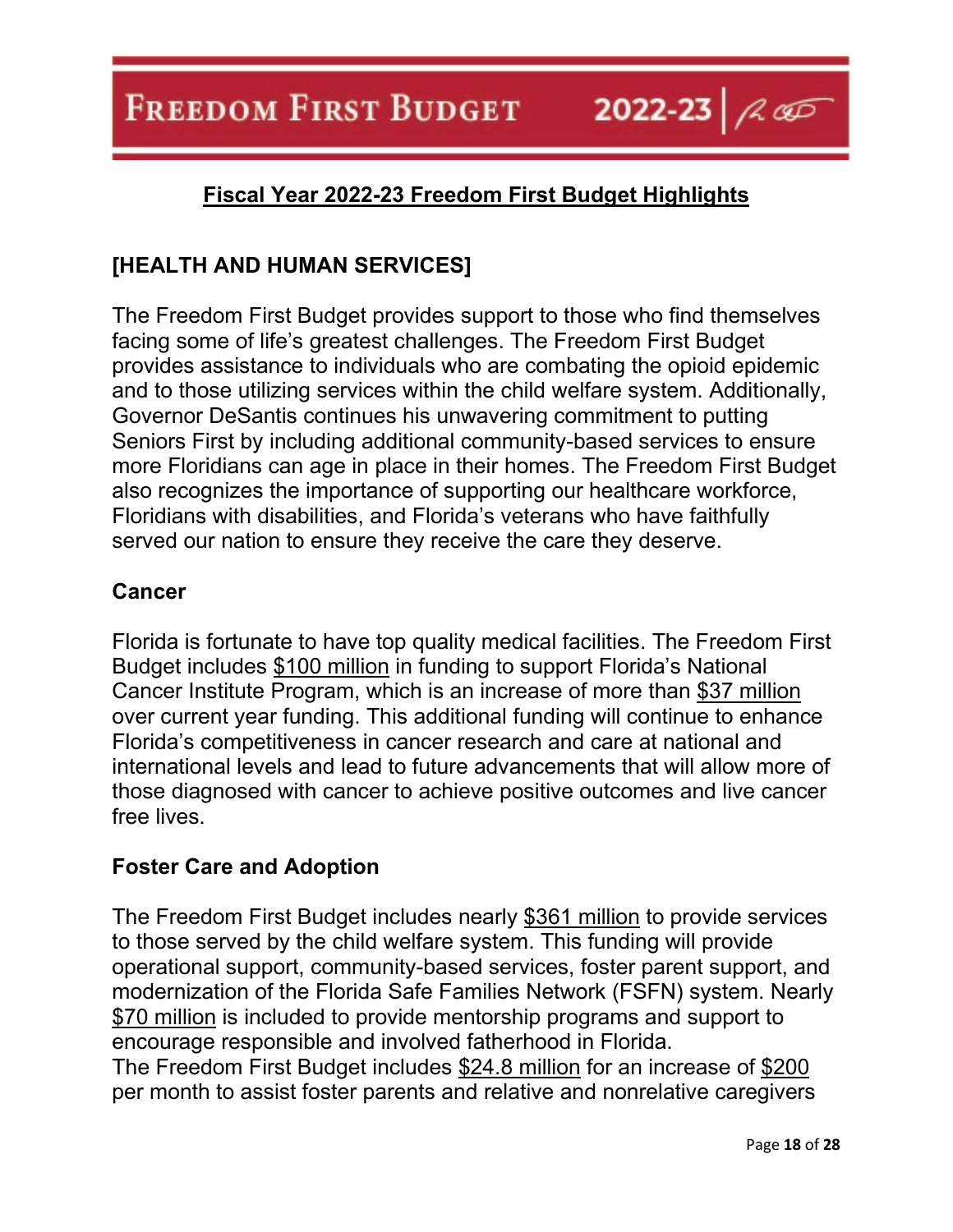with covering the cost of child care. The Budget includes an increase of more than \$15 million for adoption subsidies and adoption benefits for state employees to support adoptions of children from foster care. The Governor recognizes the important role of foster parents and the impact they have on the life of a child in need.

Florida is the only state in the nation with an Early Childhood Court program and the Freedom First Budget includes \$2.1 million in new funding for the Department of Children and Families to support this program. The Early Childhood Court program allows courts to take what is currently known about the appropriate services and best practices for early brain development and make them available to the most vulnerable children.

## **Opioids**

By working with local partners and families, the Freedom First Budget continues to make strides in ensuring that individuals who are affected by the opioid crisis receive necessary services. The Budget includes more than \$95 million to provide evidence based prevention services and support medication assisted treatment and recovery services for individuals who abuse opioids. Additionally, the funding supports drug overdose surveillance and prevention strategies to reduce overdoses.

# **Behavioral Health**

The need for behavioral health services is increasing across the state. The Freedom First Budget provides nearly \$294 million in funding for community based behavioral health services, forensic bed capacity, and operations of the state mental health treatment facilities. Additionally, this funding will provide a comprehensive array of behavioral health treatment services that seek to reduce overdoses, suicides, and unemployment and help break the cycle of hospitalization and homelessness.

# **Putting Seniors First**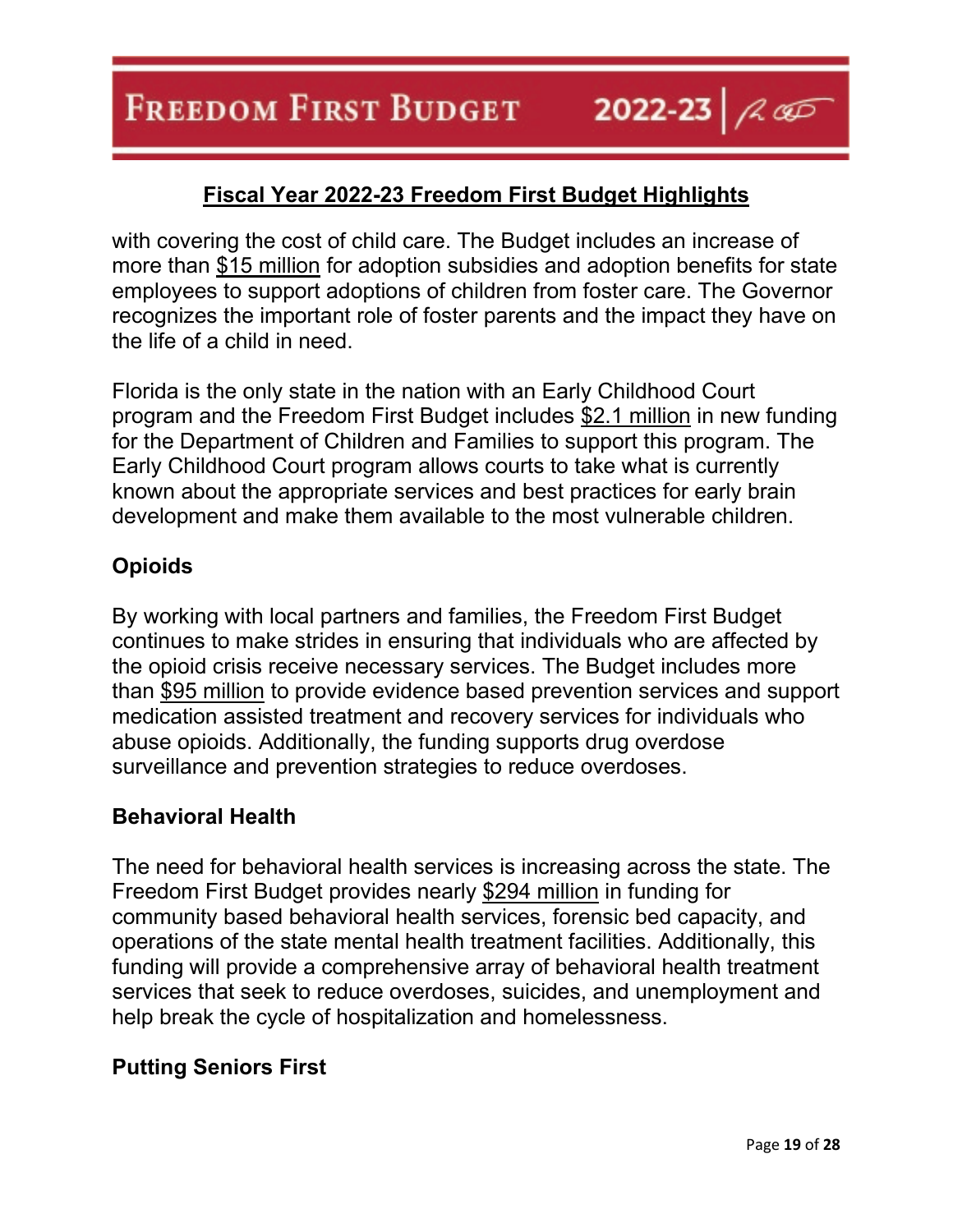The Freedom First Budget includes an additional \$21 million in funding to support medical assistance, caregiver support, and assistance with activities of daily living for seniors through the Alzheimer's Disease Initiative and the Community Care for Elderly Program. Funding provided through these programs will allow more than 2,000 seniors to receive services to allow them to continue to reside in their homes.

The Freedom First Budget also provides additional resources for the Office of Public and Professional Guardians to ensure the protection of vulnerable seniors. This funding will provide for more effective monitoring to ensure the compliance of public and professional guardians.

#### **Veterans**

The Freedom First Budget invests more than \$55 million to support equipment updates, capital improvements, and medical costs for the State Veterans' Nursing Homes to ensure the provision of quality services for our veterans. The Budget also includes more than \$2 million to assist veterans who transition to civilian life through the provision of training, networking, and mentoring throughout the state.

#### **Persons with Disabilities**

The Freedom First Budget includes \$59.6 million in new funding to allow more than 1,000 individuals to be served through the Agency for Persons with Disabilities' waiver program. The Freedom First Budget also provides \$1 million for supported employment to assist approximately 650 people with intellectual disabilities achieve employment or internships.

#### **Healthcare Workforce**

As Florida continues to lead, it is vital that we ensure that we are able to recruit and retain our healthcare workforce who care for some of our most vulnerable citizens. The Freedom First Budget includes more than \$1 billion for providers who serve individuals in institutional and community-based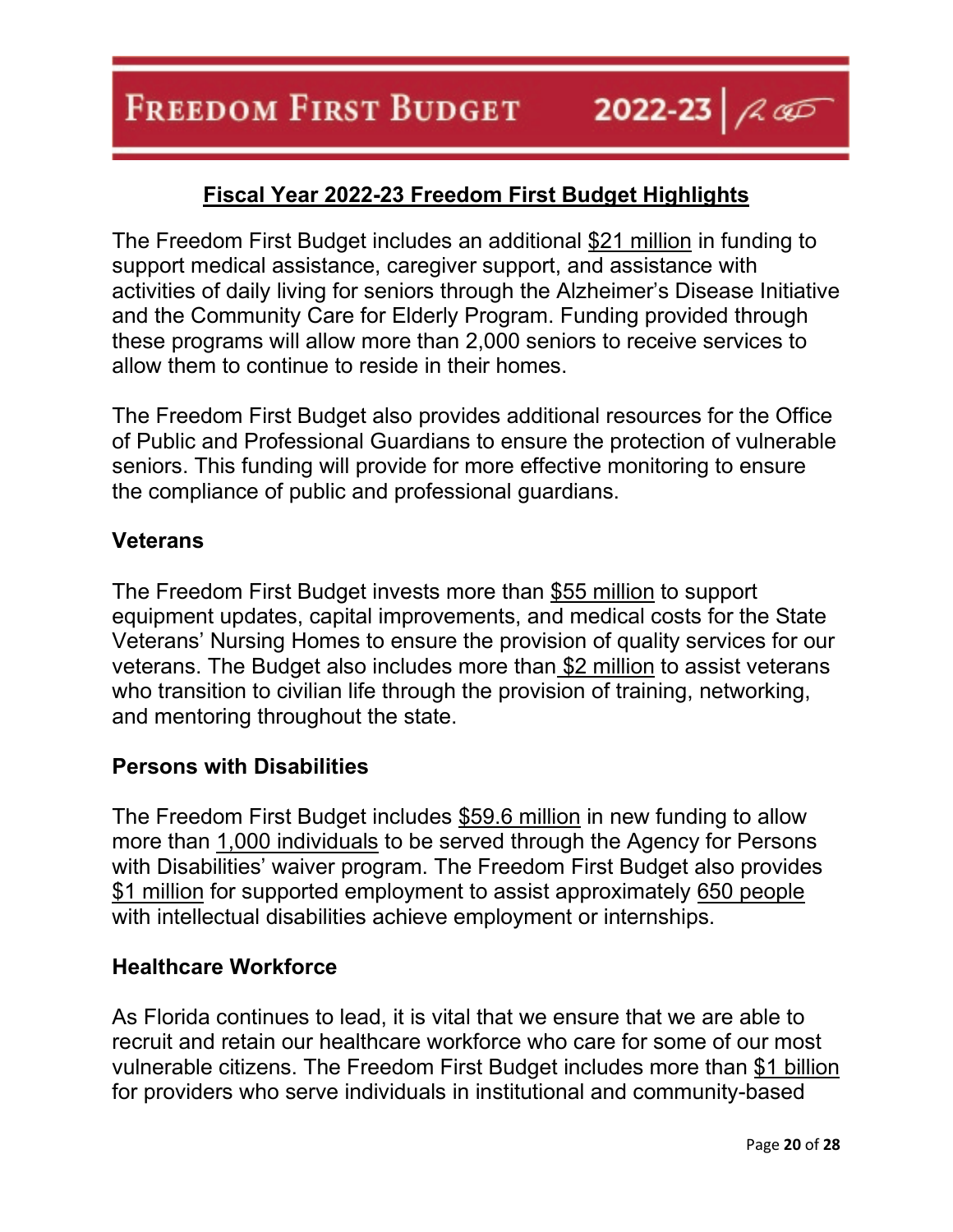settings. Increases are provided to those who serve our elderly population, individuals with disabilities, high risk pregnant women and children, and those providers who perform organ transplants. These providers have continued to answer the call and provide services to some of our most vulnerable residents.

## **Transparency**

The Freedom First Budget includes \$3.9 million in funding to expand the scope of prescription drug information that is available to consumers and provide information on additional prescription drugs not currently available. This funding will also increase public awareness and utilization of Florida's online health care data and price transparency tools.

## **[TRANSPORTATION AND ECONOMIC DEVELOPMENT]**

Florida's economic growth relies on infrastructure and it is abundantly clear that under the leadership of Governor DeSantis, Florida's prudent "open for business" approach has paid huge dividends. Unlike many other states which curtailed commerce and personal freedoms through draconian measures like lockdowns, mask requirements, and vaccine mandates, Florida followed the science and kept its economy open and poised for continued growth.

The wisdom of this approach continues to be seen in Florida's steady decrease in unemployment and the creation of jobs, both of which are enhanced by the ongoing development of world class infrastructure.

Florida employers have added jobs for 24 consecutive months and the state unemployment rate has remained below the national rate for 17 consecutive months. Furthermore, Florida is breaking tourism records with 36 million visitors between January and March of this year, a 14 percent increase over the fourth quarter of 2021 and the third consecutive quarter that Florida has surpassed pre-pandemic levels.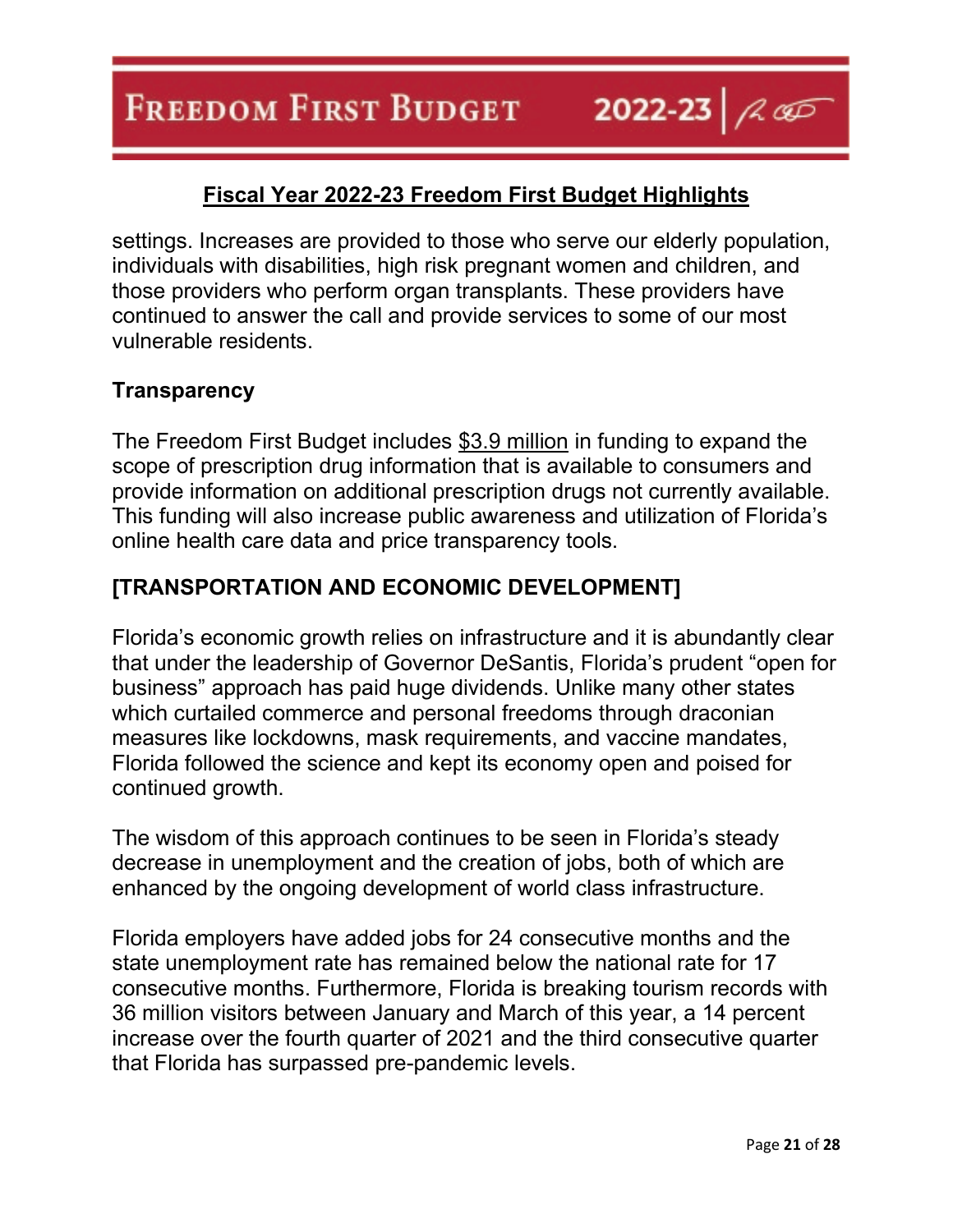2022-23  $\sim$ 

# **Fiscal Year 2022-23 Freedom First Budget Highlights**

## **Transportation**

To continue to build upon Florida's success through investment in infrastructure, the Freedom First Budget provides more than \$11.7 billion for the State Transportation Work Program, including:

- \$4.4 billion for highway construction to include 180 new lane miles;
- \$1.2 billion in resurfacing to include 2,690 lane miles;
- \$135.9 million in seaport infrastructure enhancement;
- \$314.5 million for aviation improvements;
- \$236.6 million for scheduled repairs of 64 bridges and replacement of 16 bridges;
- \$867 million for rail/transit program advancements; and
- \$160.1 million for safety initiatives.

The Freedom First Budget provides funding to assist small county governments by providing:

- \$30 million for the Small County Outreach Program to assist small county governments in repairing or rehabilitating county bridges, paving unpaved roads, addressing road-related drainage improvements, resurfacing or reconstructing county roads, or constructing capacity or safety improvements to county roads.
- \$20 million for the Small County Road Assistance Program to assist small county governments in resurfacing and reconstructing county roads.

## **Economic Development**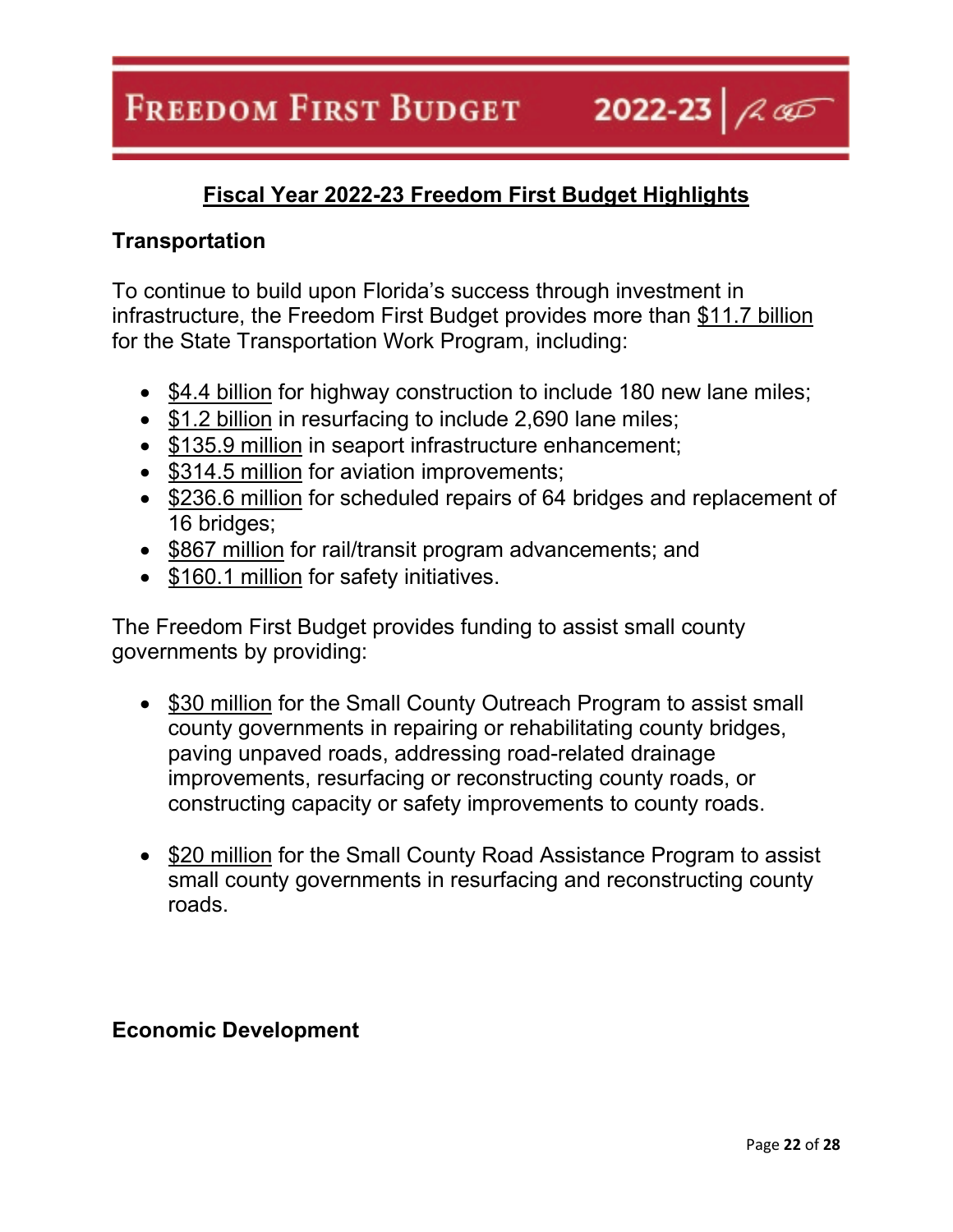# **Fiscal Year 2022-23 Freedom First Budget Highlights**

2022-23  $\sim$ 

The Freedom First Budget continues the Governor's goal to enhance Florida's job creation efforts, strengthen community infrastructure, and improve access to workforce training for Floridians. The budget:

- Supports economic development by investing \$50 million in the Job Growth Grant Fund.
- Encourages economic growth in rural communities through a \$30 million investment in the Rural Infrastructure Fund, an increase of \$25 million.
- Invests \$400 million to expand Floridians' access to high speed broadband internet with a focus on rural communities.
- Supports Workforce Housing through a \$363 million investment in affordable housing initiatives, including \$100 million for the Hometown Heroes Program which provides down payment assistance for law enforcement officers, firefighters, educators, EMTs, and other public servants.
- Provides \$150 million for the Consumer-First Workforce Information System project which creates a workforce opportunity portal that integrates with an existing case management system to ensure a seamless point of entry for Floridians looking to improve their employment or education opportunities.

The Governor continues to make hurricane recovery a top priority of his administration. Florida communities continue to recover from the impacts of hurricanes in recent years. The Freedom First Budget:

• Includes \$1.6 billion in emergency response and recovery funding so that communities and the state can respond to and recover from major disasters or emergencies, as well as mitigate against future disasters or emergencies.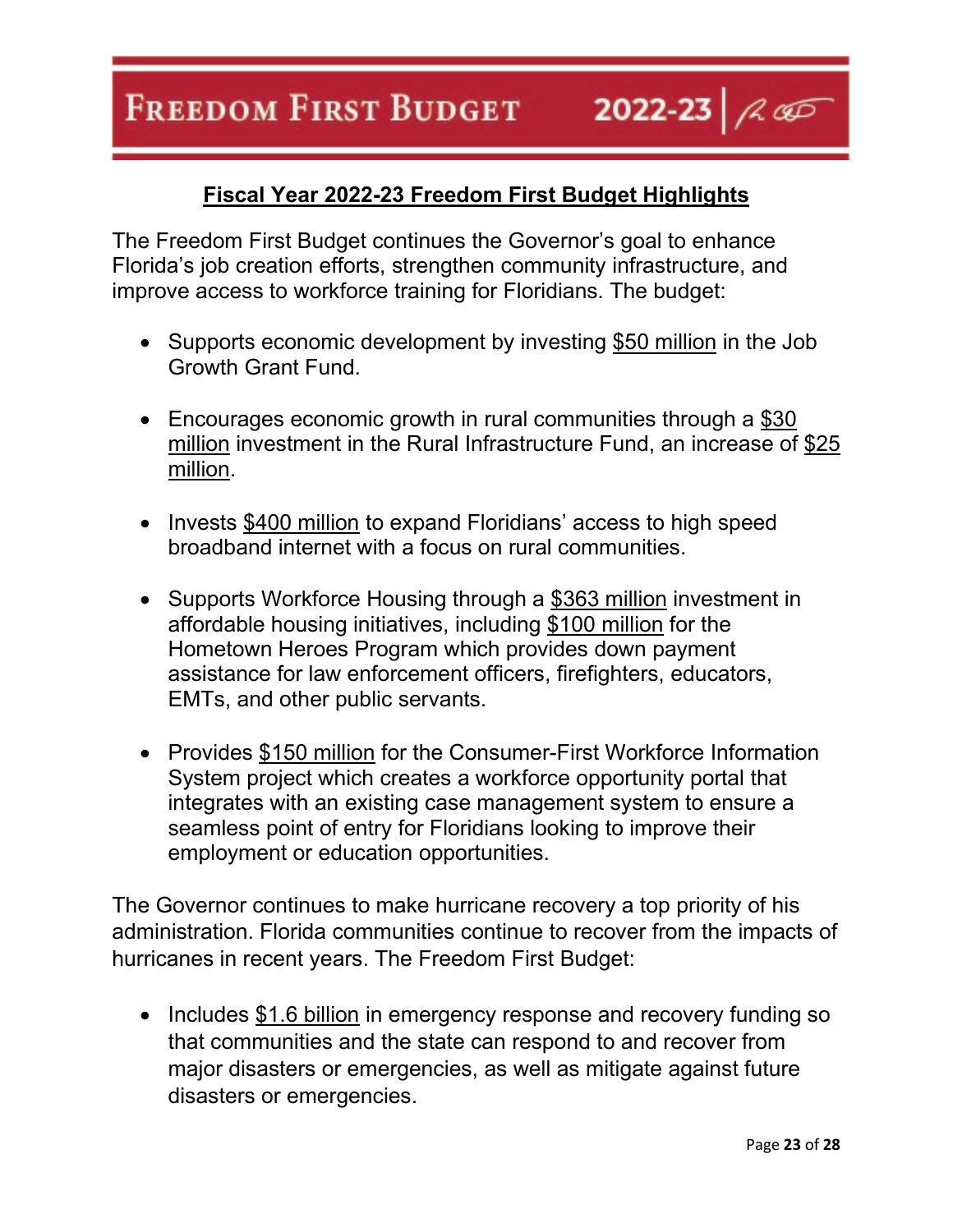#### 2022-23  $\sim$ **FREEDOM FIRST BUDGET**

# **Fiscal Year 2022-23 Freedom First Budget Highlights**

- $\circ$  \$113 million in state match is provided for the state cost share associated with authorized federal funding to eligible local and state recipients for reimbursement of the response and recovery cost, as well as state management costs relating to federally declared disasters.
- o \$22 million to continue Florida's response efforts related to coronavirus.
- Provides significant funding for disaster recovery, mitigation, and emergency management, including \$10 million to support Florida's eight Urban Search and Rescue Teams.
- Remembers those impacted by the Surfside Building Collapse through \$1 million for a Champlain Towers South Memorial.

#### **Election Integrity**

Florida is known as a national leader in conducting fair and accurate elections. Nevertheless, continued vigilance and oversight is needed to ensure that the integrity of Florida's elections is always maintained and that those who commit election fraud or other election law violations are found and punished. The Freedom First Budget provides resources needed to ensure our future elections are conducted with the utmost integrity and are safe from cyber threats, fraud, and any other election irregularities.

- Provides \$8 million for the Supervisors of Elections to continue cybersecurity initiatives and improvements to their systems.
- Includes \$2 million for security improvements and enhancements to election technology, such as the Florida Voter Registration System, the Online Voter Registration System, and the Campaign Finance System.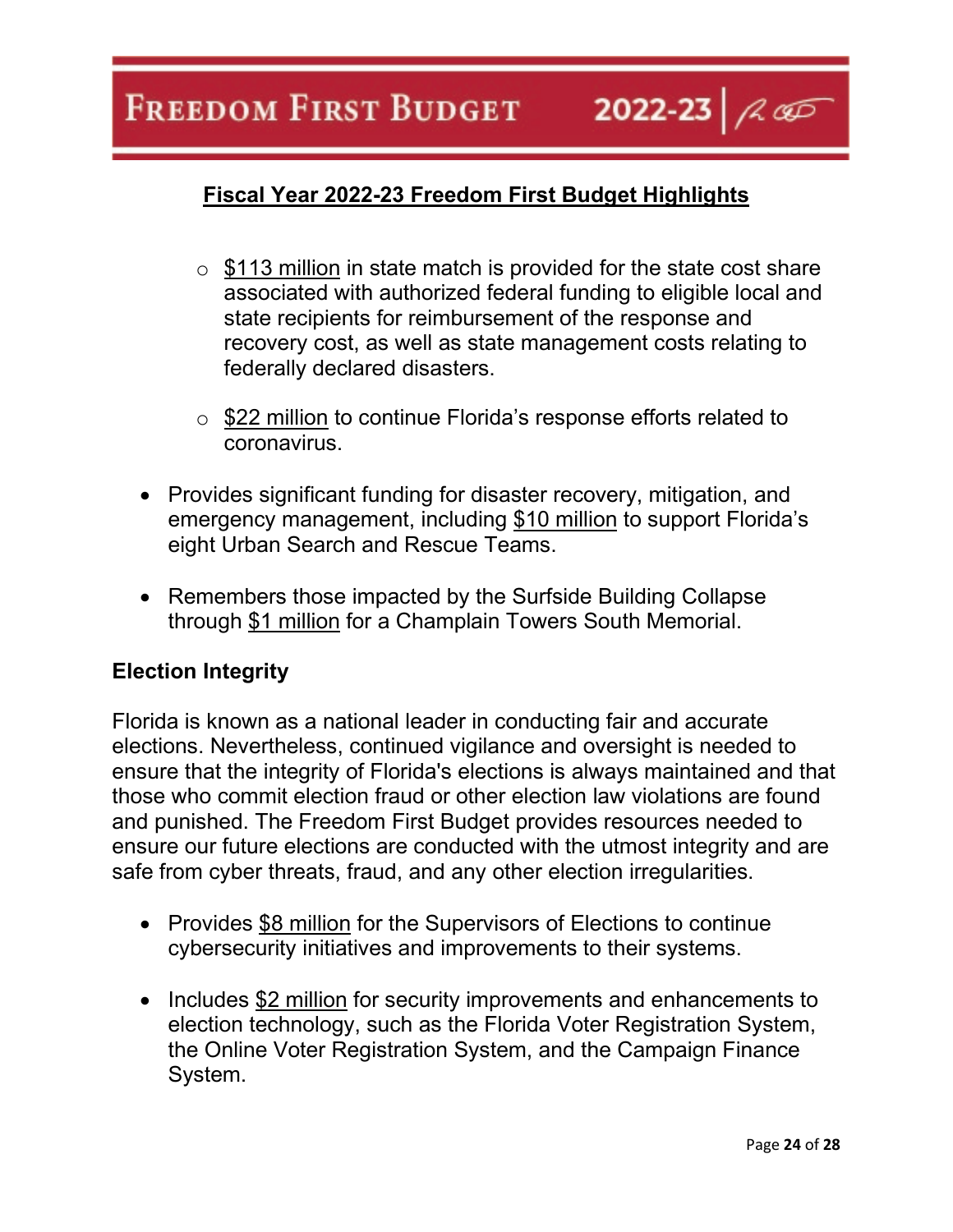#### **FREEDOM FIRST BUDGET** 2022-23  $\sim$

# **Fiscal Year 2022-23 Freedom First Budget Highlights**

• \$575,000 is provided for the Department of State to continue the contract with the Electronic Information Center (ERIC) to improve the accuracy of voter registration rolls and increase access to voter registration for all eligible citizens.

Also, Governor DeSantis has further strengthened Florida's election system by signing into law Senate Bill 524 passed during the 2022 legislative session. The legislation:

- Increases the penalty for ballot harvesting from a first-degree misdemeanor to a third-degree felony.
- Requires supervisors of elections to check the voter rolls every year for potentially ineligible voters.
- Requires the Department of State to recommend a plan on how to strengthen ID requirements for voting by mail-in ballot.
- Creates an Office of Election Crimes and Security to investigate allegations of voter fraud, which will have 15 employees at the Department of State, 6 employees within the Department of Legal Affairs, an additional 10 employees at FDLE, and a total budget of \$3.5 million.

### **Immigration**

Florida stands against illegal human trafficking whether it is being carried out by common criminals or by the federal government by prohibiting contracts and cooperation.

The Fiscal Year 2022-23 Budget creates a \$12 million program within the Florida Department of Transportation to facilitate the transport of unauthorized aliens out of Florida.

#### **Military Support**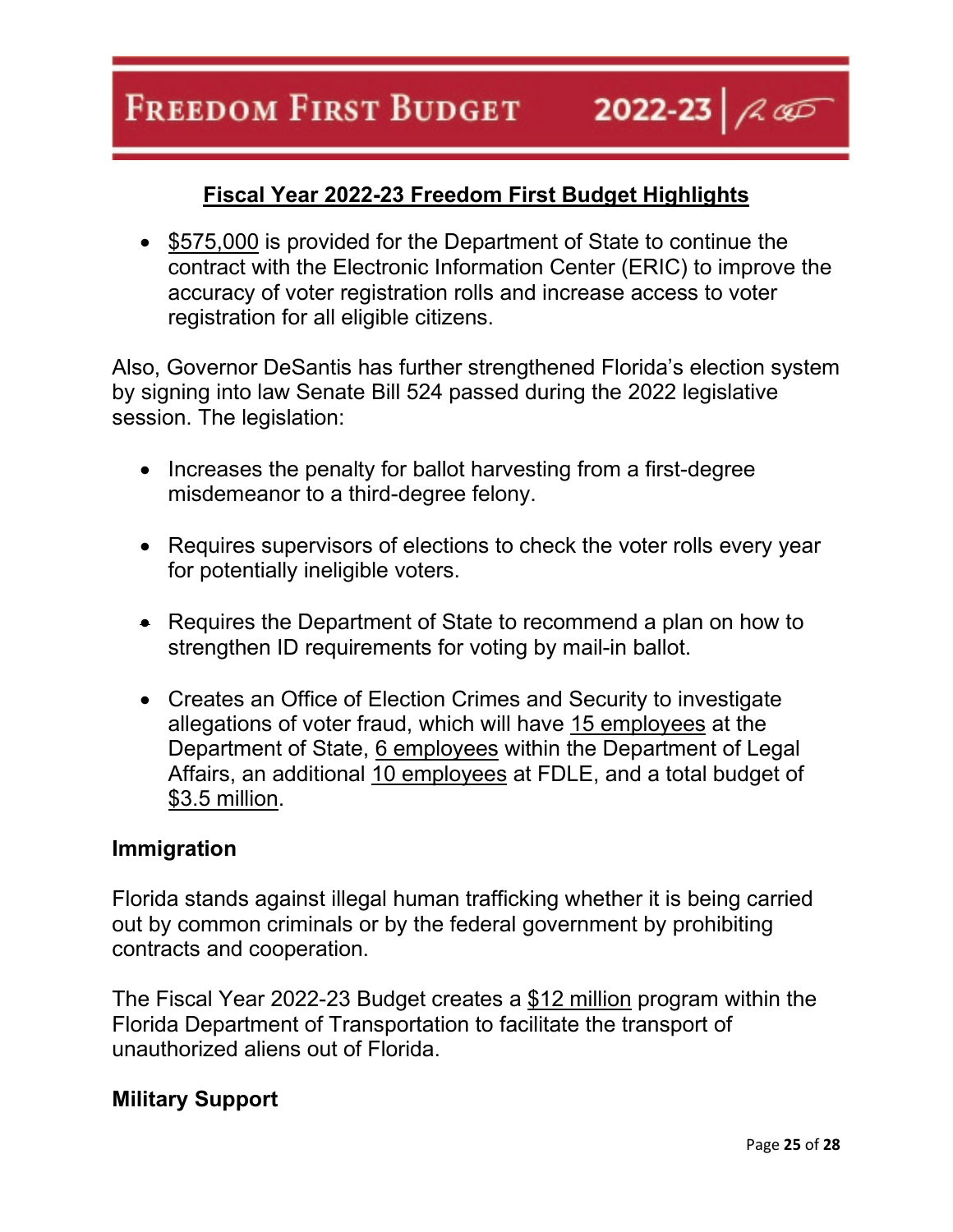2022-23  $\sim$ 

# **Fiscal Year 2022-23 Freedom First Budget Highlights**

Florida is committed to remaining the most military friendly state in the nation through the continued investment in programs and resources for military members and their families.

The Budget provides \$17.1 million for Florida's military presence and families, which funds the State's support of military research and development. This includes:

- \$2 million for the Florida Defense Support Task Force;
- \$1.6 million for the Defense Infrastructure Program; and
- \$13.5 million to support scholarships for children and spouses of deceased or disabled veterans.

The Budget includes \$7.9 million to support our National Guard and emergency response capabilities. This includes:

- \$590,000 for renovations at Camp Blanding Readiness Center;
- \$2.2 million for a new headquarters building for the National Guard Counter Drug Program; and
- \$5.1 million to fully support Florida National Guardsmen seeking higher education degrees.

#### **Florida State Guard**

The federal government has not increased the size of Florida's National Guard commiserate with its population growth, leaving Florida with one of the lowest proportions of guardsmen to civilians in the nation.

To ensure Florida has the resources available to respond during times of need, the Freedom First Budget reestablishes the Florida State Guard, a civilian volunteer force, and provides \$10 million for its first year of operation to support 400 recruits who will aid in Florida's emergency preparedness for hurricanes and other disasters.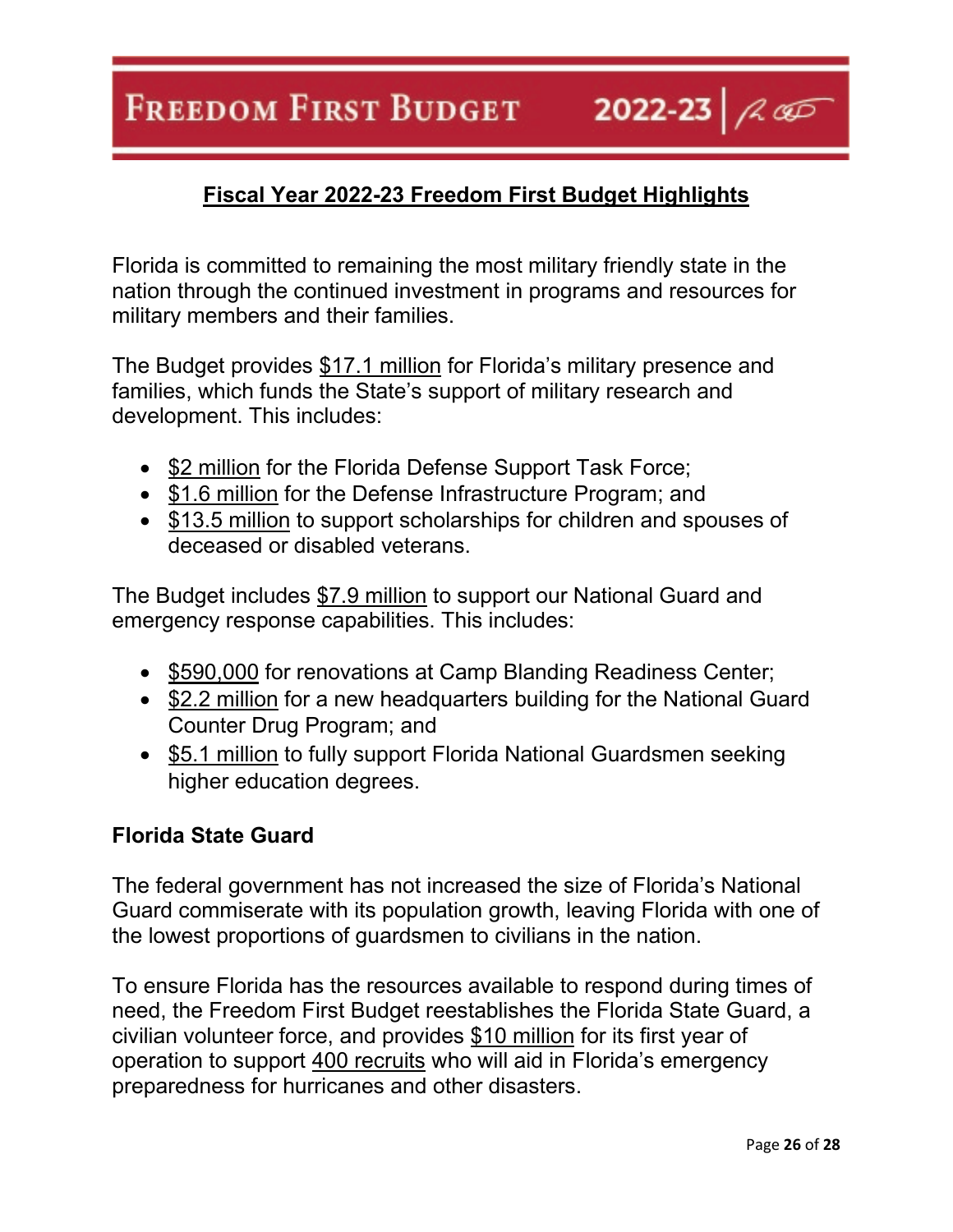2022-23  $\sim$ 

# **Fiscal Year 2022-23 Freedom First Budget Highlights**

### **Historical Grants**

- \$13.8 million to design and construct an artifact curation facility.
- Secures \$46 million for Cultural and Museum Grants to support projects that further the state's cultural objectives.
- \$30.4 million for African-American Cultural and Historical Grants to support facilities in Florida that highlight the contributions, culture, or history of African-Americans.
- \$13.5 million for Fiscal Year 2022-23 Cultural Facilities Grants which includes 28 projects.

# **[GENERAL GOVERNMENT]**

Governor DeSantis continues to support investments in safeguards to protect Floridians and their taxpayer dollars against harmful cybersecurity threats and fraudulent financial schemes. The commitment to improving the State's critical assets and resources are evident through the continued investment in these key initiatives statewide.

## **Safeguarding Florida against Cybersecurity Threats**

The Budget takes unprecedented action towards safeguarding Florida against harmful cybersecurity attacks through the investment of more than \$334 million in various state agencies and partners statewide for security intelligence, modernization, and resiliency. This includes training for state and local employees, a local cybersecurity grant program, security and risk assessments, and migration of aging systems to secure cloud environments.